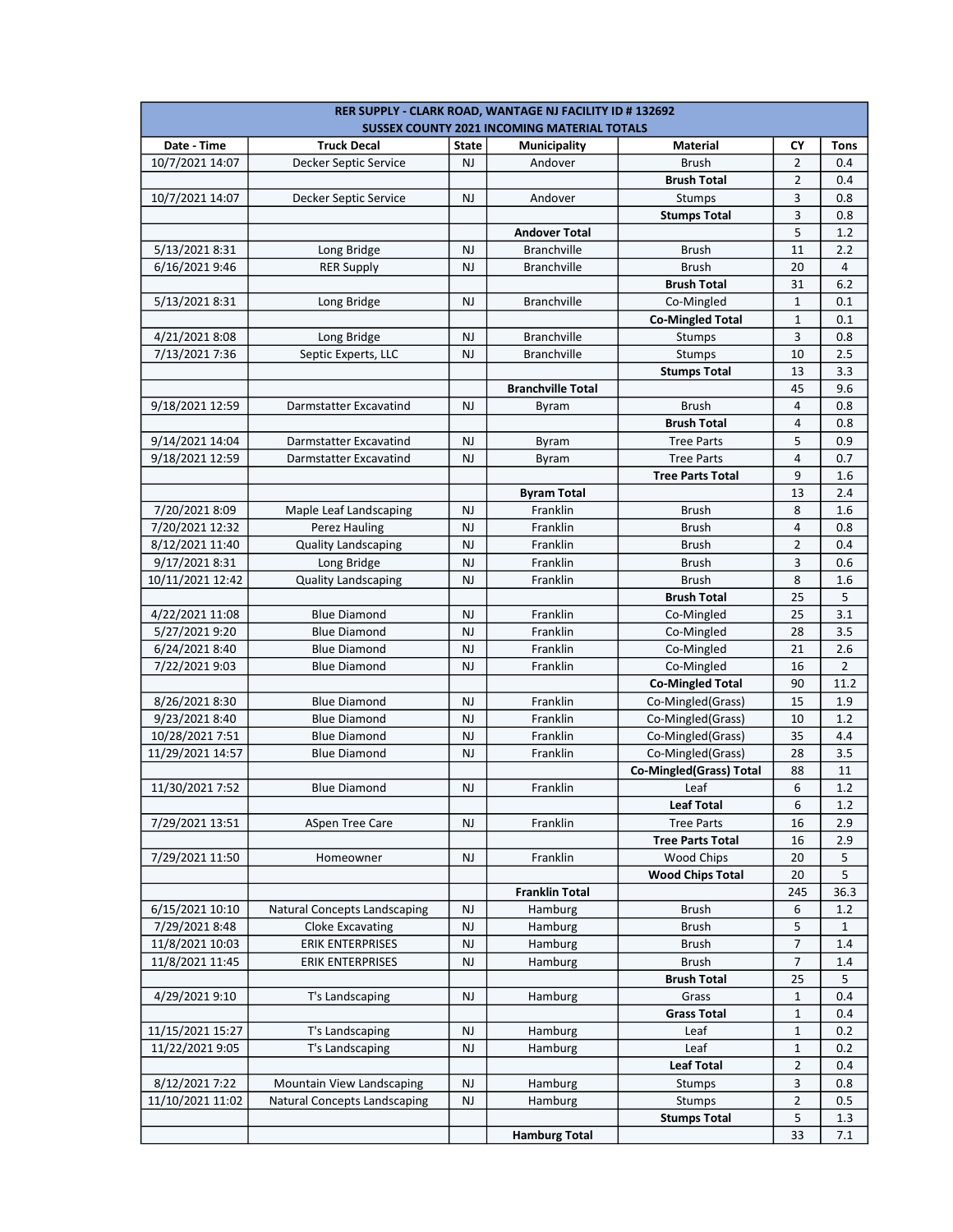| 11/17/2021 9:18  | Landscapes Unlimited            | <b>NJ</b> | Hardyston                   | <b>Brush</b>        | 6              | 1.2            |
|------------------|---------------------------------|-----------|-----------------------------|---------------------|----------------|----------------|
|                  |                                 |           |                             | <b>Brush Total</b>  | 6              | 1.2            |
| 5/18/2021 10:53  | <b>Foggy Landscaping</b>        | <b>NJ</b> | Hardyston                   | Leaf                | 7              | 1.4            |
| 5/18/2021 13:09  | <b>Foggy Landscaping</b>        | <b>NJ</b> | Hardyston                   | Leaf                | $\overline{7}$ | 1.4            |
|                  |                                 |           |                             | <b>Leaf Total</b>   | 14             | 2.8            |
| 4/16/2021 11:15  | Homeowner                       | <b>NJ</b> | Hardyston                   | Stumps              | 9              | 2.2            |
|                  |                                 |           |                             | <b>Stumps Total</b> | 9              | 2.2            |
|                  |                                 |           | <b>Hardyston Total</b>      |                     | 29             | 6.2            |
| 4/7/2021 13:40   | Homeowner                       | NJ        | <b>Highland Lakes</b>       | <b>Brush</b>        | 1              | 0.2            |
|                  |                                 |           |                             | <b>Brush Total</b>  | $\mathbf{1}$   | 0.2            |
|                  |                                 |           | <b>Highland Lakes Total</b> |                     | $\mathbf 1$    | 0.2            |
| 10/5/2021 12:22  | <b>RER Supply</b>               | <b>NJ</b> | Newton                      | <b>Brush</b>        | 4              | 0.8            |
|                  |                                 |           |                             | <b>Brush Total</b>  | 4              | 0.8            |
|                  |                                 |           | <b>Newton Total</b>         |                     | 4              | 0.8            |
| 7/3/2021 11:20   | Jimenez Landscaping             | <b>NJ</b> | Ogdensburg                  | <b>Brush</b>        | 10             | $\overline{2}$ |
| 7/17/2021 8:22   | Valley Ridge Contracting        | <b>NJ</b> | Ogdensburg                  | <b>Brush</b>        | 3              | 0.6            |
| 7/17/2021 9:38   | Valley Ridge Contracting        | <b>NJ</b> | Ogdensburg                  | <b>Brush</b>        | 3              | 0.6            |
| 7/27/2021 8:22   | Northern Gardens Landscaping    | <b>NJ</b> | Ogdensburg                  | <b>Brush</b>        | $\overline{2}$ | 0.4            |
| 12/27/2021 10:41 | Hook Lift                       | <b>NJ</b> |                             | <b>Brush</b>        | 25             | 5              |
|                  |                                 |           | Ogdensburg                  | <b>Brush Total</b>  | 43             |                |
|                  |                                 |           |                             |                     |                | 8.6            |
| 10/30/2021 7:05  | Jimenez Landscaping             | <b>NJ</b> | Ogdensburg                  | Leaf                | 10             | $\overline{2}$ |
| 12/17/2021 7:31  | Jimenez Landscaping             | <b>NJ</b> | Ogdensburg                  | Leaf                | 6              | 1.2            |
|                  |                                 |           |                             | <b>Leaf Total</b>   | 16             | 3.2            |
| 7/17/2021 8:21   | <b>Valley Ridge Contracting</b> | <b>NJ</b> | Ogdensburg                  | <b>Stumps</b>       | $\mathbf{1}$   | 0.2            |
| 7/17/2021 9:37   | <b>Valley Ridge Contracting</b> | <b>NJ</b> | Ogdensburg                  | Stumps              | $\mathbf{1}$   | 0.2            |
|                  |                                 |           |                             | <b>Stumps Total</b> | $\overline{2}$ | 0.4            |
|                  |                                 |           | <b>Ogdensburg Total</b>     |                     | 61             | 12.2           |
| 1/13/2021 13:21  | <b>Waste Management</b>         | <b>NJ</b> | Rockaway                    | <b>Brush</b>        | 20             | 4              |
|                  |                                 |           |                             | <b>Brush Total</b>  | 20             | 4              |
|                  |                                 |           | Rockaway Total              |                     | 20             | $\overline{4}$ |
| 10/19/2021 10:54 | Pierson Landscaping             | <b>NJ</b> | Sandyston Twp               | Stumps              | 30             | 7.5            |
| 11/30/2021 10:55 | Homeowner                       | NJ        | Sandyston Twp               | Stumps              | $\overline{2}$ | 0.5            |
|                  |                                 |           |                             | <b>Stumps Total</b> | 32             | 8              |
|                  |                                 |           | <b>Sandyston Twp Total</b>  |                     | 32             | 8              |
| 6/18/2021 7:16   | Decker Septic Service           | <b>NJ</b> | Sparta Twp                  | <b>Brush</b>        | 4              | 0.8            |
| 7/2/2021 11:59   | Silver Stone                    | NJ        | Sparta Twp                  | <b>Brush</b>        | 6              | 1.2            |
| 7/7/2021 9:30    | Native Fields Landscaping       | <b>NJ</b> | Sparta Twp                  | <b>Brush</b>        | 9              | 1.8            |
| 8/2/2021 15:01   | Speidel & Son                   | NJ        | Sparta Twp                  | <b>Brush</b>        | $\overline{2}$ | 0.4            |
|                  |                                 |           |                             | <b>Brush Total</b>  | 21             | 4.2            |
| 6/22/2021 14:04  | <b>RER Supply</b>               | NJ        | Sparta Twp                  | Stumps              | 5              | 1.2            |
|                  |                                 |           |                             | <b>Stumps Total</b> | 5              | 1.2            |
|                  |                                 |           | <b>Sparta Twp Total</b>     |                     | 26             | 5.4            |
| 8/10/2021 7:54   | Long Bridge                     | <b>NJ</b> | Stockholm                   | Brush               | 2              | 0.4            |
| 9/17/2021 14:21  | Jimenez Landscaping             | <b>NJ</b> | Stockholm                   | <b>Brush</b>        | 2              | 0.4            |
|                  |                                 |           |                             | <b>Brush Total</b>  | 4              | 0.8            |
|                  |                                 |           | <b>Stockholm Total</b>      |                     | 4              | 0.8            |
| 1/18/2021 10:28  | Decker Septic Service           | <b>NJ</b> | <b>Sussex</b>               | <b>Brush</b>        | $\overline{2}$ | 0.4            |
| 1/19/2021 7:00   | Sussex Borough DPW              | <b>NJ</b> | Sussex                      | <b>Brush</b>        | 7              | 1.4            |
| 1/19/2021 12:45  | Sussex Borough DPW              | <b>NJ</b> | Sussex                      | Brush               | 7              | 1.4            |
| 1/22/2021 7:49   | Jeff Edwards LLC                | NJ        | Sussex                      | Brush               | 2              | 0.4            |
| 2/17/2021 10:32  | Ground Effex                    | NJ        | Sussex                      | <b>Brush</b>        | 3              | 0.6            |
| 3/30/2021 15:34  | All Access                      | NJ        | Sussex                      | <b>Brush</b>        | 2              | 0.4            |
| 4/9/2021 8:15    | Homeowner                       | <b>NJ</b> | Sussex                      | <b>Brush</b>        | $\mathbf{1}$   | 0.2            |
| 4/10/2021 10:43  | Homeowner                       | <b>NJ</b> | Sussex                      | <b>Brush</b>        | 5              | $\mathbf{1}$   |
| 4/10/2021 11:31  | Homeowner                       | <b>NJ</b> | Sussex                      | <b>Brush</b>        | 4              | 0.8            |
| 4/14/2021 8:33   | Allegro Excavating              | <b>NJ</b> | Sussex                      | Brush               | 100            | 20             |
| 6/4/2021 9:43    | Darmstatter Excavatind          | NJ        | Sussex                      | <b>Brush</b>        | 15             | 3              |
| 6/4/2021 12:48   | Mazzella property management    | NJ        | Sussex                      | <b>Brush</b>        | 6              | 1.2            |
| 10/9/2021 10:11  | Homeowner                       | NJ        | Sussex                      | <b>Brush</b>        | 4              | 0.8            |
|                  |                                 |           |                             | <b>Brush Total</b>  | 158            | 31.6           |
| 8/2/2021 8:29    | Allegro Sanitation              | NJ        | Sussex                      | Clean Wood          | 100            | 18.2           |
|                  |                                 |           |                             |                     |                |                |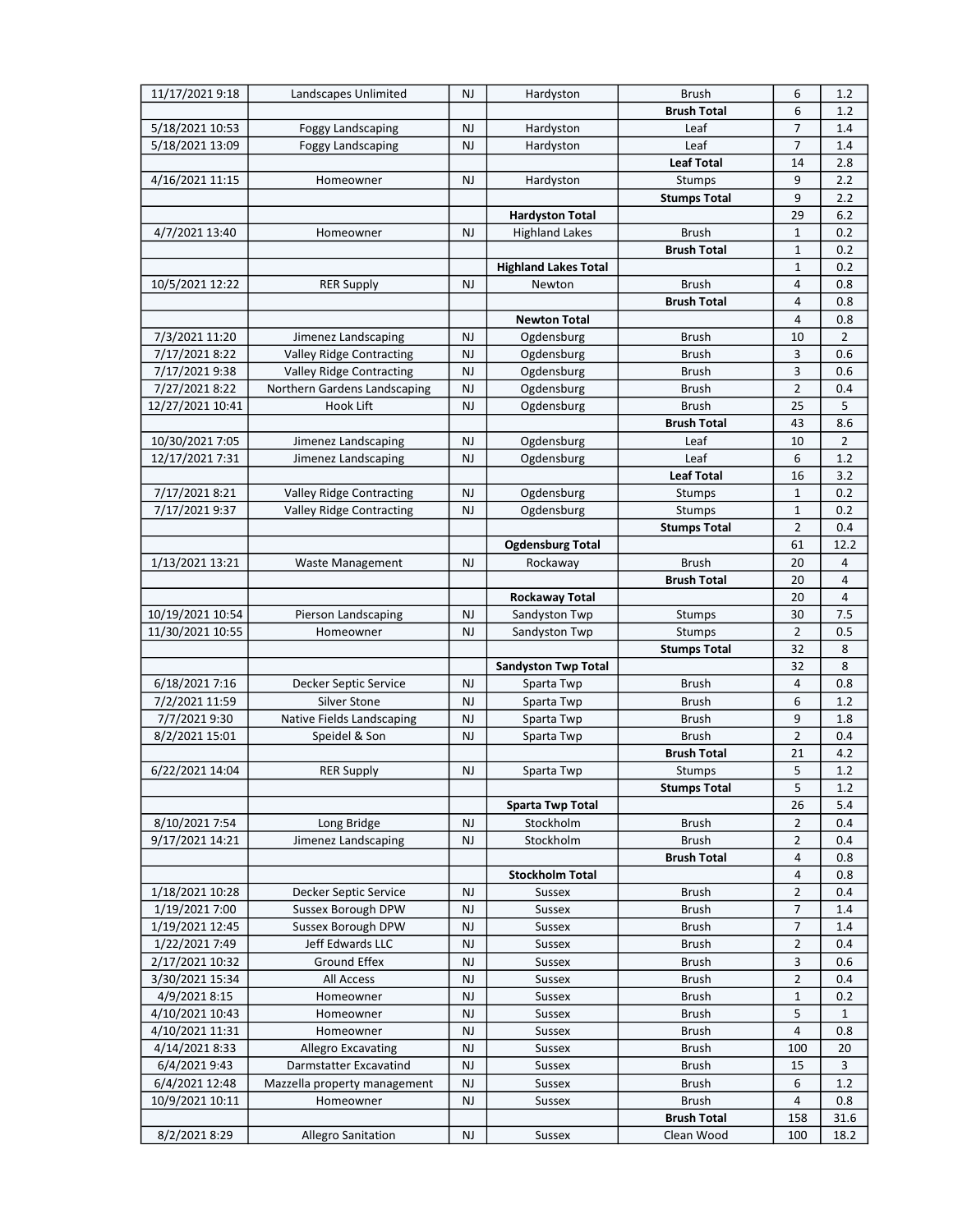|                  |                                     |           |                           | <b>Clean Wood Total</b> | 100            | 18.2           |
|------------------|-------------------------------------|-----------|---------------------------|-------------------------|----------------|----------------|
| 4/13/2021 12:37  | Waste Management                    | NJ        | Sussex                    | Co-Mingled              | 15             | 1.9            |
| 4/13/2021 13:19  | Homeowner                           | <b>NJ</b> | <b>Sussex</b>             | Co-Mingled              | $\overline{7}$ | 0.9            |
| 4/16/2021 12:25  | <b>Waste Management</b>             | NJ        | <b>Sussex</b>             | Co-Mingled              | 30             | 3.8            |
| 6/5/2021 12:57   | Homeowner                           | <b>NJ</b> | <b>Sussex</b>             | Co-Mingled              | $\mathbf 1$    | 0.1            |
| 6/7/2021 11:18   | Waste Management                    | NJ        | Sussex                    | Co-Mingled              | 15             | 1.9            |
| 11/30/2021 9:41  | <b>Waste Management</b>             | NJ        | <b>Sussex</b>             | Co-Mingled              | 32             | $\overline{4}$ |
|                  |                                     |           |                           | <b>Co-Mingled Total</b> | 100            | 12.6           |
| 4/12/2021 7:48   | Jimenez Landscaping                 | NJ        | Sussex                    | Grass                   | $\overline{2}$ | 0.7            |
|                  |                                     |           |                           | <b>Grass Total</b>      | $\overline{2}$ | 0.7            |
| 1/19/2021 6:59   | Precision Landscaping               | NJ        | Sussex                    | Leaf                    | 4              | 0.8            |
| 1/19/2021 12:45  | <b>Precision Landscaping</b>        | NJ        | <b>Sussex</b>             | Leaf                    | 4              | 0.8            |
| 4/12/2021 15:22  | Waste Management                    | NJ        | Sussex                    | Leaf                    | 5              | $\mathbf{1}$   |
| 11/30/2021 15:53 | <b>Waste Management</b>             | NJ        | <b>Sussex</b>             | Leaf                    | 25             | 5              |
| 12/4/2021 13:07  | Homeowner                           | NJ        | Sussex                    | Leaf                    | 4              | 0.8            |
| 12/17/2021 11:43 | Waste Management                    | NJ        | Sussex                    | Leaf                    | 15             | 3              |
|                  |                                     |           |                           | <b>Leaf Total</b>       | 57             | 11.4           |
| 1/22/2021 7:49   | Jeff Edwards LLC                    | NJ        | <b>Sussex</b>             | Stumps                  | $\mathbf 1$    | 0.2            |
| 4/6/2021 11:00   | <b>Reeth Excavating</b>             | NJ        | <b>Sussex</b>             | <b>Stumps</b>           | 6              | 1.5            |
| 4/10/2021 8:35   | Homeowner                           | NJ        | Sussex                    | Stumps                  | 7              | 1.8            |
| 4/14/2021 12:01  | Homeowner                           | NJ        | <b>Sussex</b>             | <b>Stumps</b>           | 5              | 1.2            |
| 6/10/2021 15:13  | <b>B&amp;N Tree Service</b>         | NJ        | Sussex                    | Stumps                  | 5              | 1.2            |
|                  |                                     |           |                           | <b>Stumps Total</b>     | 24             | 5.9            |
|                  |                                     |           | <b>Sussex Total</b>       |                         | 441            | 80.4           |
| 8/5/2021 9:15    | Septic Experts, LLC                 | NJ        | Tall timbers              | Leaf                    | 30             | 6              |
|                  |                                     |           |                           | <b>Leaf Total</b>       | 30             | 6              |
|                  |                                     |           | <b>Tall timbers Total</b> |                         | 30             | 6              |
| 1/8/2021 7:39    | <b>Adam Hayn Construction</b>       | NJ        | Vernon                    | <b>Brush</b>            | 4              | 0.8            |
| 3/22/2021 13:09  | Pappa Contracting                   | NJ        | Vernon                    | <b>Brush</b>            | 12             | 2.4            |
| 3/29/2021 15:23  | <b>RER Supply</b>                   | NJ        | Vernon                    | <b>Brush</b>            | 40             | 8              |
| 3/30/2021 12:16  | Speidel & Son                       | NJ        | Vernon                    | <b>Brush</b>            | 5              | $\mathbf{1}$   |
| 3/30/2021 12:26  | Ascendtex                           | <b>NJ</b> | Vernon                    | <b>Brush</b>            | 6              | 1.2            |
| 4/23/2021 14:42  | Ray Bross Construction              | NJ        | Vernon                    | <b>Brush</b>            | 3              | 0.6            |
| 5/15/2021 8:10   | Darmstatter Excavatind              | <b>NJ</b> | Vernon                    | <b>Brush</b>            | 15             | 3              |
| 5/15/2021 9:38   | Darmstatter Excavatind              | NJ        | Vernon                    | <b>Brush</b>            | 15             | 3              |
| 5/15/2021 11:15  | Darmstatter Excavatind              | NJ        | Vernon                    | <b>Brush</b>            | 15             | 3              |
| 5/15/2021 12:49  | Darmstatter Excavatind              | NJ        | Vernon                    | <b>Brush</b>            | 13             | 2.6            |
| 5/21/2021 13:55  | Decker Septic Service               | NJ        | Vernon                    | <b>Brush</b>            | 4              | 0.8            |
| 6/10/2021 9:25   | <b>Adam Hayn Construction</b>       | NJ        | Vernon                    | <b>Brush</b>            | 5              | $\mathbf{1}$   |
| 6/10/2021 10:08  | <b>Adam Hayn Construction</b>       | NJ        | Vernon                    | <b>Brush</b>            | $\overline{2}$ | 0.4            |
| 6/29/2021 11:10  | Homeowner                           | NJ        | Vernon                    | <b>Brush</b>            | 3              | 0.6            |
| 7/2/2021 14:52   | Perez Hauling                       | NJ        | Vernon                    | <b>Brush</b>            | 4              | 0.8            |
| 7/6/2021 10:21   | Decker Septic Service               | NJ        | Vernon                    | Brush                   | 6              | 1.2            |
| 7/20/2021 8:16   | Decker Septic Service               | NJ        | Vernon                    | <b>Brush</b>            | 12             | 2.4            |
| 8/13/2021 11:01  | Decker Septic Service               | NJ        | Vernon                    | Brush                   | 8              | 1.6            |
| 8/17/2021 7:17   | Decker Septic Service               | NJ        | Vernon                    | <b>Brush</b>            | 6              | 1.2            |
| 8/30/2021 10:15  | <b>Natural Concepts Landscaping</b> | NJ        | Vernon                    | <b>Brush</b>            | 7              | 1.4            |
| 9/9/2021 7:32    | Decker Septic Service               | NJ        | Vernon                    | <b>Brush</b>            | 4              | 0.8            |
| 9/13/2021 14:24  | Darmstatter Excavatind              | NJ        | Vernon                    | <b>Brush</b>            | 15             | 3              |
| 9/14/2021 14:52  | Decker Septic Service               | NJ        | Vernon                    | Brush                   | 5              | $\mathbf{1}$   |
| 10/5/2021 7:20   | Decker Septic Service               | NJ        | Vernon                    | <b>Brush</b>            | 8              | 1.6            |
| 10/20/2021 14:20 | Speidel & Son                       | NJ        | Vernon                    | <b>Brush</b>            | 12             | 2.4            |
| 11/2/2021 7:33   | Decker Septic Service               | NJ        | Vernon                    | <b>Brush</b>            | 4              | 0.8            |
| 11/15/2021 10:01 | Ray Bross Construction              | NJ        | Vernon                    | Brush                   | 3              | 0.6            |
| 11/20/2021 11:05 | Precision Landscaping               | <b>NJ</b> | Vernon                    | <b>Brush</b>            | 3              | 0.6            |
| 11/24/2021 7:40  | Decker Septic Service               | NJ        | Vernon                    | <b>Brush</b>            | 12             | 2.4            |
| 12/9/2021 15:05  | Precision Landscaping               | NJ        | Vernon                    | Brush                   | $\overline{7}$ | 1.4            |
| 12/13/2021 11:55 | Ch Landcaping                       | NJ        | Vernon                    | Brush                   | 10             | 2              |
| 12/21/2021 11:08 | Decker Septic Service               | NJ        | Vernon                    | <b>Brush</b>            | $\mathbf 1$    | 0.2            |
|                  |                                     |           |                           | <b>Brush Total</b>      | 269            | 53.8           |
| 11/2/2021 14:36  | <b>Blue Diamond</b>                 | NJ.       | Vernon                    | Co-Mingled(Grass)       | 15             | 1.9            |
|                  |                                     |           |                           |                         |                |                |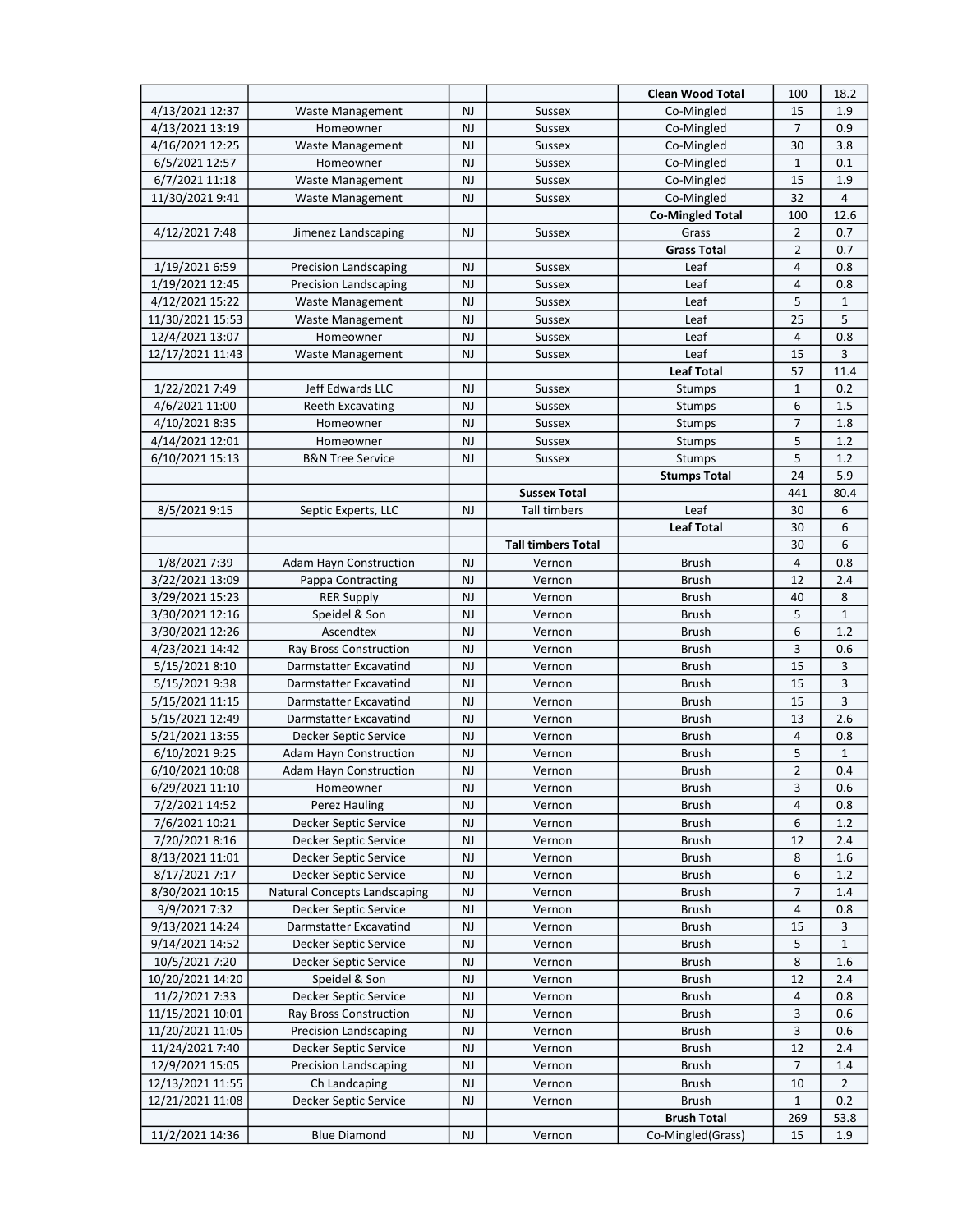|                  |                                  |           |        | Co-Mingled(Grass) Total | 15             | 1.9          |
|------------------|----------------------------------|-----------|--------|-------------------------|----------------|--------------|
| 4/12/2021 13:53  | Septic Experts, LLC              | <b>NJ</b> | Vernon | Grass                   | 30             | 11.1         |
|                  |                                  |           |        | <b>Grass Total</b>      | 30             | 11.1         |
| 4/24/2021 8:18   | Septic Experts, LLC              | <b>NJ</b> | Vernon | Leaf                    | 30             | 6            |
| 6/25/2021 8:25   | Septic Experts, LLC              | <b>NJ</b> | Vernon | Leaf                    | 30             | 6            |
| 10/22/2021 15:19 | Septic Experts, LLC              | <b>NJ</b> | Vernon | Leaf                    | 30             | 6            |
| 11/9/2021 15:21  | Green Side Up                    | NJ        | Vernon | Leaf                    | $\overline{2}$ | 0.4          |
| 12/2/2021 11:10  | Green Side Up                    | NJ        | Vernon | Leaf                    | $\overline{2}$ | 0.4          |
|                  |                                  |           |        | <b>Leaf Total</b>       | 94             | 18.8         |
| 1/5/2021 12:55   | Little K Construction            | <b>NJ</b> | Vernon | <b>Stumps</b>           | 5              | 1.2          |
| 1/12/2021 10:23  | Speidel & Son                    | <b>NJ</b> | Vernon | Stumps                  | 5              | 1.2          |
| 1/21/2021 14:33  | Decker Septic Service            | <b>NJ</b> | Vernon | Stumps                  | 10             | 2.5          |
| 2/25/2021 13:41  | Decker Septic Service            | NJ        | Vernon | Stumps                  | 12             | 3            |
| 3/3/2021 11:02   | Cosh Excavating                  | <b>NJ</b> | Vernon | Stumps                  | 10             | 2.5          |
| 3/5/2021 10:59   | Little K Construction            | NJ        | Vernon | Stumps                  | 3              | 0.8          |
| 3/23/2021 12:00  | Decker Septic Service            | <b>NJ</b> | Vernon | Stumps                  | 14             | 3.5          |
| 3/26/2021 7:07   | Speidel & Son                    | <b>NJ</b> | Vernon | Stumps                  | 10             | 2.5          |
| 3/29/2021 12:04  | <b>Reeth Excavating</b>          | <b>NJ</b> | Vernon |                         | 7              | 1.8          |
| 3/29/2021 14:26  | <b>Reeth Excavating</b>          | <b>NJ</b> | Vernon | Stumps                  | 7              | 1.8          |
|                  |                                  | NJ        |        | Stumps                  | $\overline{2}$ | 0.5          |
| 3/30/2021 12:16  | Speidel & Son                    |           | Vernon | Stumps                  |                |              |
| 4/16/2021 12:19  | <b>Armstrong Excavating</b>      | <b>NJ</b> | Vernon | Stumps                  | 4              | $\mathbf{1}$ |
| 4/20/2021 12:30  | Ray Bross Construction           | <b>NJ</b> | Vernon | Stumps                  | 3              | 0.8          |
| 5/15/2021 12:49  | Darmstatter Excavatind           | NJ        | Vernon | Stumps                  | $\mathbf{1}$   | 0.2          |
| 5/18/2021 14:30  | Cosh Excavating                  | <b>NJ</b> | Vernon | Stumps                  | $\mathbf 1$    | 0.2          |
| 5/21/2021 13:54  | Decker Septic Service            | <b>NJ</b> | Vernon | Stumps                  | 4              | $\mathbf{1}$ |
| 6/10/2021 10:47  | <b>Adam Hayn Construction</b>    | <b>NJ</b> | Vernon | Stumps                  | 3              | 0.8          |
| 6/18/2021 11:44  | Cosh Excavating                  | <b>NJ</b> | Vernon | Stumps                  | 4              | $\mathbf{1}$ |
| 6/29/2021 11:08  | <b>Reeth Excavating</b>          | <b>NJ</b> | Vernon | Stumps                  | $\mathbf 1$    | 0.2          |
| 6/29/2021 11:10  | Homeowner                        | NJ        | Vernon | Stumps                  | $\overline{2}$ | 0.5          |
| 7/6/2021 10:20   | Decker Septic Service            | NJ        | Vernon | Stumps                  | 6              | 1.5          |
| 7/8/2021 13:00   | Little K Construction            | NJ        | Vernon | Stumps                  | 7              | 1.8          |
| 7/12/2021 11:18  | Decker Septic Service            | <b>NJ</b> | Vernon | Stumps                  | 15             | 3.8          |
| 7/12/2021 14:35  | Decker Septic Service            | <b>NJ</b> | Vernon | Stumps                  | 6              | 1.5          |
| 7/17/2021 7:52   | Speidel & Son                    | <b>NJ</b> | Vernon | Stumps                  | 4              | $\mathbf{1}$ |
| 7/20/2021 8:54   | Decker Septic Service            | <b>NJ</b> | Vernon | Stumps                  | 6              | 1.5          |
| 7/20/2021 11:07  | Decker Septic Service            | NJ        | Vernon | Stumps                  | 12             | 3            |
| 8/13/2021 11:02  | Decker Septic Service            | <b>NJ</b> | Vernon | Stumps                  | 4              | $\mathbf{1}$ |
| 8/25/2021 13:20  | Perez Hauling                    | NJ        | Vernon | Stumps                  | 1              | 0.2          |
| 8/27/2021 12:35  | Homeowner                        | <b>NJ</b> | Vernon | Stumps                  | 3              | 0.8          |
| 8/30/2021 11:58  | Northern Gardens Landscaping     | <b>NJ</b> | Vernon | Stumps                  | $\mathbf{1}$   | 0.2          |
| 9/11/2021 8:45   | <b>CDS Landscaping</b>           | NJ        | Vernon | Stumps                  | 1              | 0.2          |
| 9/14/2021 11:26  | Septic Experts, LLC              | <b>NJ</b> | Vernon | Stumps                  | 4              | $\mathbf{1}$ |
| 9/14/2021 14:51  | Decker Septic Service            | NJ        | Vernon | Stumps                  | 1              | 0.2          |
| 9/29/2021 8:15   | Cosh Excavating                  | NJ        | Vernon | Stumps                  | $\overline{2}$ | 0.5          |
| 10/7/2021 10:40  | Ray Bross Construction           | NJ        | Vernon | Stumps                  | 6              | 1.5          |
| 10/20/2021 14:18 | Speidel & Son                    | NJ        | Vernon | Stumps                  | 1              | 0.2          |
| 11/3/2021 11:39  | Vernon Twp                       | <b>NJ</b> | Vernon | Stumps                  | $\mathbf{1}$   | 0.2          |
| 11/15/2021 10:01 | Ray Bross Construction           | <b>NJ</b> | Vernon | Stumps                  | 1              | 0.2          |
| 11/17/2021 11:49 | <b>Tanis Landscape Solutions</b> | <b>NJ</b> | Vernon | Stumps                  | 2              | 0.5          |
| 11/24/2021 7:41  | Decker Septic Service            | NJ        | Vernon | Stumps                  | 1              | 0.2          |
| 11/24/2021 9:23  | Darmstatter Excavatind           | NJ        | Vernon | Stumps                  | $\overline{2}$ | 0.5          |
| 12/21/2021 11:08 | Decker Septic Service            | NJ        | Vernon | Stumps                  | 5              | 1.2          |
|                  |                                  |           |        | <b>Stumps Total</b>     | 200            | 49.7         |
| 2/25/2021 13:43  | Decker Septic Service            | <b>NJ</b> | Vernon | <b>Tree Parts</b>       | 5              | 0.9          |
| 3/24/2021 7:40   | Decker Septic Service            | <b>NJ</b> | Vernon | <b>Tree Parts</b>       | 14             | 2.5          |
| 9/11/2021 10:47  | <b>CDS Landscaping</b>           | NJ        | Vernon | <b>Tree Parts</b>       | 5              | 0.9          |
| 11/3/2021 11:39  | Vernon Twp                       | NJ        | Vernon | <b>Tree Parts</b>       | 10             | 1.8          |
| 11/5/2021 9:06   | Vernon Twp                       | NJ        | Vernon | <b>Tree Parts</b>       | 20             | 3.6          |
| 11/24/2021 13:48 | Aoa Tree Service                 | NJ        | Vernon | <b>Tree Parts</b>       | 7              | 1.3          |
| 12/21/2021 11:07 | Decker Septic Service            | NJ        | Vernon | <b>Tree Parts</b>       | 5              | 0.9          |
|                  |                                  |           |        | <b>Tree Parts Total</b> | 66             | 11.9         |
|                  |                                  |           |        |                         |                |              |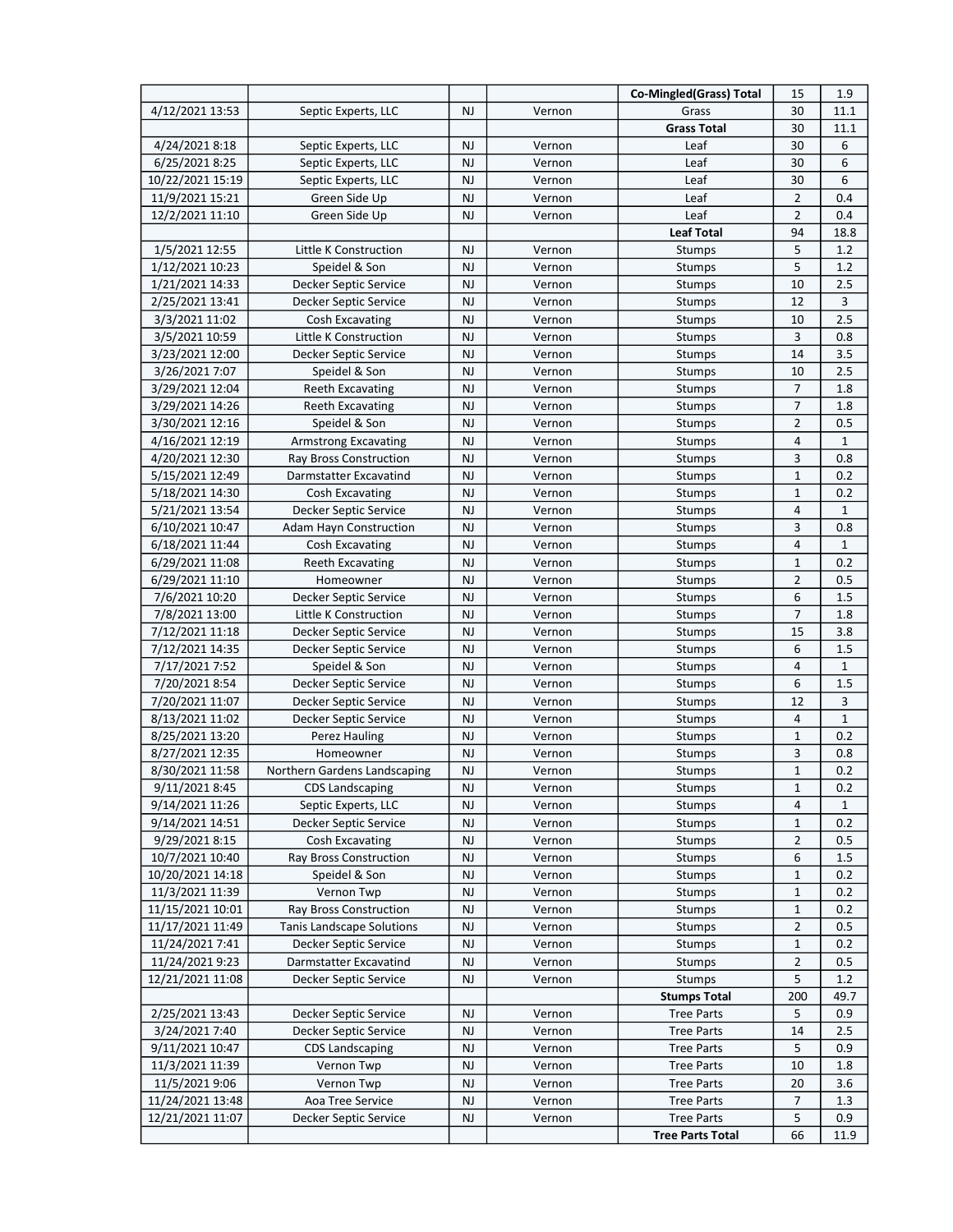| <b>Wood Chips Total</b><br>80<br>20<br><b>Vernon Total</b><br>754<br>167.2<br>5<br>3/24/2021 8:03<br><b>NJ</b><br>$\mathbf{1}$<br><b>Top Notch Tree Service</b><br><b>Brush</b><br>Wantage<br>3/29/2021 8:44<br><b>NJ</b><br>6<br>1.2<br><b>Natural Concepts Landscaping</b><br><b>Brush</b><br>Wantage<br><b>NJ</b><br>40<br>8<br>3/30/2021 15:38<br><b>RER Supply</b><br><b>Brush</b><br>Wantage<br><b>B&amp;N Tree Service</b><br><b>NJ</b><br>14<br>2.8<br>4/2/2021 12:07<br>Wantage<br><b>Brush</b><br>4<br>4/19/2021 13:00<br>C. Anderson Landscaping<br><b>NJ</b><br><b>Brush</b><br>0.8<br>Wantage<br>5<br>$\mathbf{1}$<br>4/20/2021 8:46<br>Lou Sanders Excavating<br>NJ<br><b>Brush</b><br>Wantage<br>10<br>$\overline{2}$<br>NJ<br><b>Brush</b><br>4/20/2021 9:13<br>Lou Sanders Excavating<br>Wantage<br>4<br>0.8<br>4/20/2021 9:37<br>Lou Sanders Excavating<br><b>NJ</b><br><b>Brush</b><br>Wantage<br>$\mathbf{1}$<br>0.2<br>4/21/2021 12:08<br><b>NJ</b><br><b>Brush</b><br>Homeowner<br>Wantage<br>9<br><b>NJ</b><br>1.8<br>4/27/2021 11:18<br>Derick's Landscaping<br><b>Brush</b><br>Wantage<br>9<br><b>NJ</b><br>5/3/2021 8:36<br>Derick's Landscaping<br><b>Brush</b><br>1.8<br>Wantage<br>6<br>5/8/2021 9:38<br><b>XTREME</b><br>NJ<br>1.2<br>Wantage<br>Brush<br>4<br>NJ<br>5/10/2021 12:10<br><b>Foggy Landscaping</b><br><b>Brush</b><br>0.8<br>Wantage<br>3<br>NJ<br>0.6<br>5/10/2021 13:36<br>Foggy Landscaping<br>Wantage<br>Brush<br>8<br>5/11/2021 13:04<br>Lou Sanders Excavating<br><b>NJ</b><br><b>Brush</b><br>1.6<br>Wantage<br>5/14/2021 8:56<br>$\mathbf{1}$<br>0.2<br><b>NJ</b><br><b>Brush</b><br>Homeowner<br>Wantage<br><b>NJ</b><br>1<br>0.2<br>5/15/2021 9:49<br><b>Brush</b><br>Homeowner<br>Wantage<br>$\overline{2}$<br>5/17/2021 8:28<br>North arrow landscaping<br><b>NJ</b><br><b>Brush</b><br>0.4<br>Wantage<br>4<br>5/17/2021 12:29<br>C. Anderson Landscaping<br>NJ<br><b>Brush</b><br>0.8<br>Wantage<br>6<br>1.2<br>5/18/2021 10:50<br>NJ<br><b>Brush</b><br>Homeowner<br>Wantage<br>NJ<br>1<br>0.2<br>5/21/2021 13:26<br><b>Brush</b><br>Wantage<br>Homeowner<br>$\mathbf 1$<br>6/14/2021 12:54<br><b>NJ</b><br><b>Brush</b><br>0.2<br>Homeowner<br>Wantage<br>5<br>$\mathbf{1}$<br>6/14/2021 14:11<br><b>NJ</b><br><b>Brush</b><br>Septic Care<br>Wantage<br>6/15/2021 12:01<br>3<br>0.6<br>Derick's Landscaping<br><b>NJ</b><br><b>Brush</b><br>Wantage<br>5<br>6/15/2021 14:46<br>Septic Care<br>NJ<br><b>Brush</b><br>$\mathbf{1}$<br>Wantage<br>$\mathbf 1$<br>0.2<br>6/18/2021 13:08<br>NJ<br>Homeowner<br>Wantage<br><b>Brush</b><br>NJ<br>$\mathbf{1}$<br>0.2<br>6/21/2021 15:34<br><b>Brush</b><br>Homeowner<br>Wantage<br>$\overline{2}$<br>NJ<br>0.4<br>7/22/2021 11:49<br><b>Brush</b><br>Diggin Enterprises<br>Wantage<br>$\mathbf{1}$<br>7/22/2021 14:39<br><b>NJ</b><br>0.2<br>Homeowner<br>Wantage<br><b>Brush</b><br>$\overline{2}$<br><b>NJ</b><br>8/21/2021 7:07<br><b>Brush</b><br>0.4<br>Jimenez Landscaping<br>Wantage<br>6<br><b>NJ</b><br>30<br>8/21/2021 11:23<br>Caldwell Landscaping<br><b>Brush</b><br>Wantage<br>8/23/2021 11:06<br>NJ<br>1<br>0.2<br>Diggin Enterprises<br>Wantage<br><b>Brush</b><br>6<br>8/27/2021 12:32<br>Homeowner<br>NJ<br><b>Brush</b><br>1.2<br>Wantage<br>$\overline{2}$<br>9/4/2021 7:30<br>NJ<br><b>Brush</b><br>0.4<br>Jimenez Landscaping<br>Wantage<br><b>NJ</b><br>6<br>1.2<br>9/8/2021 15:39<br><b>Brian Vuurens</b><br><b>Brush</b><br>Wantage<br>6<br><b>NJ</b><br>1.2<br>9/11/2021 8:45<br><b>Brian Vuurens</b><br>Wantage<br><b>Brush</b><br>$\overline{2}$<br>9/17/2021 15:03<br>NJ<br>0.4<br><b>Brush</b><br>Precision Landscaping<br>Wantage<br>9/28/2021 11:24<br><b>Precision Landscaping</b><br><b>Brush</b><br>0.8<br><b>NJ</b><br>Wantage<br>4<br>4<br>10/7/2021 12:34<br>NJ<br>0.8<br>Homeowner<br>Wantage<br>Brush<br>10/8/2021 10:23<br>Homeowner<br>NJ<br>Wantage<br><b>Brush</b><br>4<br>0.8<br>$\overline{2}$<br>10/11/2021 8:33<br>NJ<br><b>Precision Landscaping</b><br>Wantage<br>Brush<br>0.4<br><b>NJ</b><br>1.5<br>10/15/2021 9:06<br>Northern Gardens Landscaping<br><b>Brush</b><br>0.3<br>Wantage<br>10/29/2021 12:50<br>Speidel & Son<br>NJ<br>Wantage<br>4<br>0.8<br><b>Brush</b><br>3<br>11/1/2021 15:08<br><b>NJ</b><br><b>Brush</b><br>0.6<br>Long Bridge<br>Wantage<br>11/6/2021 14:25<br><b>Precision Landscaping</b><br><b>NJ</b><br>2<br>Wantage<br><b>Brush</b><br>0.4<br>NJ<br>3<br>11/23/2021 12:02<br>Precision Landscaping<br><b>Brush</b><br>0.6<br>Wantage<br>7<br>11/30/2021 9:38<br>Homeowner<br><b>NJ</b><br><b>Brush</b><br>1.4<br>Wantage<br>Green Side Up<br>12/3/2021 12:59<br>NJ<br>0.5<br>Wantage<br>Brush<br>0.1<br>Northern Gardens Landscaping<br>12/7/2021 13:00<br>NJ<br><b>Brush</b><br>1<br>0.2<br>Wantage<br>253<br><b>Brush Total</b><br>50.6<br>3/31/2021 12:35<br><b>NJ</b><br>80<br><b>RER Supply</b><br>10<br>Wantage<br>Co-Mingled<br>4/1/2021 7:34<br>Co-Mingled<br><b>RER Supply</b><br>NJ<br>Wantage<br>80<br>10<br><b>NJ</b><br>4/1/2021 7:34<br><b>RER Supply</b><br>Co-Mingled<br>80<br>10<br>Wantage<br>4/1/2021 7:39<br><b>RER Supply</b><br>NJ<br>Wantage<br>Co-Mingled<br>80<br>10<br>4/1/2021 7:39<br>NJ<br>80<br>10<br><b>RER Supply</b><br>Wantage<br>Co-Mingled<br>4/2/2021 8:27<br><b>RER Supply</b><br>NJ<br>Co-Mingled<br>80<br>10<br>Wantage<br>4/2/2021 8:27<br><b>RER Supply</b><br>NJ<br>80<br>Wantage<br>Co-Mingled<br>10<br>4/2/2021 9:12<br><b>RER Supply</b><br>NJ<br>Co-Mingled<br>80<br>10<br>Wantage | 8/31/2021 10:18 | <b>DOWNES TREE SERVICE</b> | <b>NJ</b> | Vernon | Wood Chips | 80 | 20 |
|------------------------------------------------------------------------------------------------------------------------------------------------------------------------------------------------------------------------------------------------------------------------------------------------------------------------------------------------------------------------------------------------------------------------------------------------------------------------------------------------------------------------------------------------------------------------------------------------------------------------------------------------------------------------------------------------------------------------------------------------------------------------------------------------------------------------------------------------------------------------------------------------------------------------------------------------------------------------------------------------------------------------------------------------------------------------------------------------------------------------------------------------------------------------------------------------------------------------------------------------------------------------------------------------------------------------------------------------------------------------------------------------------------------------------------------------------------------------------------------------------------------------------------------------------------------------------------------------------------------------------------------------------------------------------------------------------------------------------------------------------------------------------------------------------------------------------------------------------------------------------------------------------------------------------------------------------------------------------------------------------------------------------------------------------------------------------------------------------------------------------------------------------------------------------------------------------------------------------------------------------------------------------------------------------------------------------------------------------------------------------------------------------------------------------------------------------------------------------------------------------------------------------------------------------------------------------------------------------------------------------------------------------------------------------------------------------------------------------------------------------------------------------------------------------------------------------------------------------------------------------------------------------------------------------------------------------------------------------------------------------------------------------------------------------------------------------------------------------------------------------------------------------------------------------------------------------------------------------------------------------------------------------------------------------------------------------------------------------------------------------------------------------------------------------------------------------------------------------------------------------------------------------------------------------------------------------------------------------------------------------------------------------------------------------------------------------------------------------------------------------------------------------------------------------------------------------------------------------------------------------------------------------------------------------------------------------------------------------------------------------------------------------------------------------------------------------------------------------------------------------------------------------------------------------------------------------------------------------------------------------------------------------------------------------------------------------------------------------------------------------------------------------------------------------------------------------------------------------------------------------------------------------------------------------------------------------------------------------------------------------------------------------------------------------------------------------------------------------------------------------------------------------------------------------------------------------------------------------------------------------------------------------------------------------------------------------------------------------------------------------------------------------------------------------------------------------------------------------------------------------------------------------------------------------------------------------------------------------------------------------------------------------------------------------------------------------------------------------------------------------------------------------------------------------------------------------------------------------------------------------------------------|-----------------|----------------------------|-----------|--------|------------|----|----|
|                                                                                                                                                                                                                                                                                                                                                                                                                                                                                                                                                                                                                                                                                                                                                                                                                                                                                                                                                                                                                                                                                                                                                                                                                                                                                                                                                                                                                                                                                                                                                                                                                                                                                                                                                                                                                                                                                                                                                                                                                                                                                                                                                                                                                                                                                                                                                                                                                                                                                                                                                                                                                                                                                                                                                                                                                                                                                                                                                                                                                                                                                                                                                                                                                                                                                                                                                                                                                                                                                                                                                                                                                                                                                                                                                                                                                                                                                                                                                                                                                                                                                                                                                                                                                                                                                                                                                                                                                                                                                                                                                                                                                                                                                                                                                                                                                                                                                                                                                                                                                                                                                                                                                                                                                                                                                                                                                                                                                                                                                                                        |                 |                            |           |        |            |    |    |
|                                                                                                                                                                                                                                                                                                                                                                                                                                                                                                                                                                                                                                                                                                                                                                                                                                                                                                                                                                                                                                                                                                                                                                                                                                                                                                                                                                                                                                                                                                                                                                                                                                                                                                                                                                                                                                                                                                                                                                                                                                                                                                                                                                                                                                                                                                                                                                                                                                                                                                                                                                                                                                                                                                                                                                                                                                                                                                                                                                                                                                                                                                                                                                                                                                                                                                                                                                                                                                                                                                                                                                                                                                                                                                                                                                                                                                                                                                                                                                                                                                                                                                                                                                                                                                                                                                                                                                                                                                                                                                                                                                                                                                                                                                                                                                                                                                                                                                                                                                                                                                                                                                                                                                                                                                                                                                                                                                                                                                                                                                                        |                 |                            |           |        |            |    |    |
|                                                                                                                                                                                                                                                                                                                                                                                                                                                                                                                                                                                                                                                                                                                                                                                                                                                                                                                                                                                                                                                                                                                                                                                                                                                                                                                                                                                                                                                                                                                                                                                                                                                                                                                                                                                                                                                                                                                                                                                                                                                                                                                                                                                                                                                                                                                                                                                                                                                                                                                                                                                                                                                                                                                                                                                                                                                                                                                                                                                                                                                                                                                                                                                                                                                                                                                                                                                                                                                                                                                                                                                                                                                                                                                                                                                                                                                                                                                                                                                                                                                                                                                                                                                                                                                                                                                                                                                                                                                                                                                                                                                                                                                                                                                                                                                                                                                                                                                                                                                                                                                                                                                                                                                                                                                                                                                                                                                                                                                                                                                        |                 |                            |           |        |            |    |    |
|                                                                                                                                                                                                                                                                                                                                                                                                                                                                                                                                                                                                                                                                                                                                                                                                                                                                                                                                                                                                                                                                                                                                                                                                                                                                                                                                                                                                                                                                                                                                                                                                                                                                                                                                                                                                                                                                                                                                                                                                                                                                                                                                                                                                                                                                                                                                                                                                                                                                                                                                                                                                                                                                                                                                                                                                                                                                                                                                                                                                                                                                                                                                                                                                                                                                                                                                                                                                                                                                                                                                                                                                                                                                                                                                                                                                                                                                                                                                                                                                                                                                                                                                                                                                                                                                                                                                                                                                                                                                                                                                                                                                                                                                                                                                                                                                                                                                                                                                                                                                                                                                                                                                                                                                                                                                                                                                                                                                                                                                                                                        |                 |                            |           |        |            |    |    |
|                                                                                                                                                                                                                                                                                                                                                                                                                                                                                                                                                                                                                                                                                                                                                                                                                                                                                                                                                                                                                                                                                                                                                                                                                                                                                                                                                                                                                                                                                                                                                                                                                                                                                                                                                                                                                                                                                                                                                                                                                                                                                                                                                                                                                                                                                                                                                                                                                                                                                                                                                                                                                                                                                                                                                                                                                                                                                                                                                                                                                                                                                                                                                                                                                                                                                                                                                                                                                                                                                                                                                                                                                                                                                                                                                                                                                                                                                                                                                                                                                                                                                                                                                                                                                                                                                                                                                                                                                                                                                                                                                                                                                                                                                                                                                                                                                                                                                                                                                                                                                                                                                                                                                                                                                                                                                                                                                                                                                                                                                                                        |                 |                            |           |        |            |    |    |
|                                                                                                                                                                                                                                                                                                                                                                                                                                                                                                                                                                                                                                                                                                                                                                                                                                                                                                                                                                                                                                                                                                                                                                                                                                                                                                                                                                                                                                                                                                                                                                                                                                                                                                                                                                                                                                                                                                                                                                                                                                                                                                                                                                                                                                                                                                                                                                                                                                                                                                                                                                                                                                                                                                                                                                                                                                                                                                                                                                                                                                                                                                                                                                                                                                                                                                                                                                                                                                                                                                                                                                                                                                                                                                                                                                                                                                                                                                                                                                                                                                                                                                                                                                                                                                                                                                                                                                                                                                                                                                                                                                                                                                                                                                                                                                                                                                                                                                                                                                                                                                                                                                                                                                                                                                                                                                                                                                                                                                                                                                                        |                 |                            |           |        |            |    |    |
|                                                                                                                                                                                                                                                                                                                                                                                                                                                                                                                                                                                                                                                                                                                                                                                                                                                                                                                                                                                                                                                                                                                                                                                                                                                                                                                                                                                                                                                                                                                                                                                                                                                                                                                                                                                                                                                                                                                                                                                                                                                                                                                                                                                                                                                                                                                                                                                                                                                                                                                                                                                                                                                                                                                                                                                                                                                                                                                                                                                                                                                                                                                                                                                                                                                                                                                                                                                                                                                                                                                                                                                                                                                                                                                                                                                                                                                                                                                                                                                                                                                                                                                                                                                                                                                                                                                                                                                                                                                                                                                                                                                                                                                                                                                                                                                                                                                                                                                                                                                                                                                                                                                                                                                                                                                                                                                                                                                                                                                                                                                        |                 |                            |           |        |            |    |    |
|                                                                                                                                                                                                                                                                                                                                                                                                                                                                                                                                                                                                                                                                                                                                                                                                                                                                                                                                                                                                                                                                                                                                                                                                                                                                                                                                                                                                                                                                                                                                                                                                                                                                                                                                                                                                                                                                                                                                                                                                                                                                                                                                                                                                                                                                                                                                                                                                                                                                                                                                                                                                                                                                                                                                                                                                                                                                                                                                                                                                                                                                                                                                                                                                                                                                                                                                                                                                                                                                                                                                                                                                                                                                                                                                                                                                                                                                                                                                                                                                                                                                                                                                                                                                                                                                                                                                                                                                                                                                                                                                                                                                                                                                                                                                                                                                                                                                                                                                                                                                                                                                                                                                                                                                                                                                                                                                                                                                                                                                                                                        |                 |                            |           |        |            |    |    |
|                                                                                                                                                                                                                                                                                                                                                                                                                                                                                                                                                                                                                                                                                                                                                                                                                                                                                                                                                                                                                                                                                                                                                                                                                                                                                                                                                                                                                                                                                                                                                                                                                                                                                                                                                                                                                                                                                                                                                                                                                                                                                                                                                                                                                                                                                                                                                                                                                                                                                                                                                                                                                                                                                                                                                                                                                                                                                                                                                                                                                                                                                                                                                                                                                                                                                                                                                                                                                                                                                                                                                                                                                                                                                                                                                                                                                                                                                                                                                                                                                                                                                                                                                                                                                                                                                                                                                                                                                                                                                                                                                                                                                                                                                                                                                                                                                                                                                                                                                                                                                                                                                                                                                                                                                                                                                                                                                                                                                                                                                                                        |                 |                            |           |        |            |    |    |
|                                                                                                                                                                                                                                                                                                                                                                                                                                                                                                                                                                                                                                                                                                                                                                                                                                                                                                                                                                                                                                                                                                                                                                                                                                                                                                                                                                                                                                                                                                                                                                                                                                                                                                                                                                                                                                                                                                                                                                                                                                                                                                                                                                                                                                                                                                                                                                                                                                                                                                                                                                                                                                                                                                                                                                                                                                                                                                                                                                                                                                                                                                                                                                                                                                                                                                                                                                                                                                                                                                                                                                                                                                                                                                                                                                                                                                                                                                                                                                                                                                                                                                                                                                                                                                                                                                                                                                                                                                                                                                                                                                                                                                                                                                                                                                                                                                                                                                                                                                                                                                                                                                                                                                                                                                                                                                                                                                                                                                                                                                                        |                 |                            |           |        |            |    |    |
|                                                                                                                                                                                                                                                                                                                                                                                                                                                                                                                                                                                                                                                                                                                                                                                                                                                                                                                                                                                                                                                                                                                                                                                                                                                                                                                                                                                                                                                                                                                                                                                                                                                                                                                                                                                                                                                                                                                                                                                                                                                                                                                                                                                                                                                                                                                                                                                                                                                                                                                                                                                                                                                                                                                                                                                                                                                                                                                                                                                                                                                                                                                                                                                                                                                                                                                                                                                                                                                                                                                                                                                                                                                                                                                                                                                                                                                                                                                                                                                                                                                                                                                                                                                                                                                                                                                                                                                                                                                                                                                                                                                                                                                                                                                                                                                                                                                                                                                                                                                                                                                                                                                                                                                                                                                                                                                                                                                                                                                                                                                        |                 |                            |           |        |            |    |    |
|                                                                                                                                                                                                                                                                                                                                                                                                                                                                                                                                                                                                                                                                                                                                                                                                                                                                                                                                                                                                                                                                                                                                                                                                                                                                                                                                                                                                                                                                                                                                                                                                                                                                                                                                                                                                                                                                                                                                                                                                                                                                                                                                                                                                                                                                                                                                                                                                                                                                                                                                                                                                                                                                                                                                                                                                                                                                                                                                                                                                                                                                                                                                                                                                                                                                                                                                                                                                                                                                                                                                                                                                                                                                                                                                                                                                                                                                                                                                                                                                                                                                                                                                                                                                                                                                                                                                                                                                                                                                                                                                                                                                                                                                                                                                                                                                                                                                                                                                                                                                                                                                                                                                                                                                                                                                                                                                                                                                                                                                                                                        |                 |                            |           |        |            |    |    |
|                                                                                                                                                                                                                                                                                                                                                                                                                                                                                                                                                                                                                                                                                                                                                                                                                                                                                                                                                                                                                                                                                                                                                                                                                                                                                                                                                                                                                                                                                                                                                                                                                                                                                                                                                                                                                                                                                                                                                                                                                                                                                                                                                                                                                                                                                                                                                                                                                                                                                                                                                                                                                                                                                                                                                                                                                                                                                                                                                                                                                                                                                                                                                                                                                                                                                                                                                                                                                                                                                                                                                                                                                                                                                                                                                                                                                                                                                                                                                                                                                                                                                                                                                                                                                                                                                                                                                                                                                                                                                                                                                                                                                                                                                                                                                                                                                                                                                                                                                                                                                                                                                                                                                                                                                                                                                                                                                                                                                                                                                                                        |                 |                            |           |        |            |    |    |
|                                                                                                                                                                                                                                                                                                                                                                                                                                                                                                                                                                                                                                                                                                                                                                                                                                                                                                                                                                                                                                                                                                                                                                                                                                                                                                                                                                                                                                                                                                                                                                                                                                                                                                                                                                                                                                                                                                                                                                                                                                                                                                                                                                                                                                                                                                                                                                                                                                                                                                                                                                                                                                                                                                                                                                                                                                                                                                                                                                                                                                                                                                                                                                                                                                                                                                                                                                                                                                                                                                                                                                                                                                                                                                                                                                                                                                                                                                                                                                                                                                                                                                                                                                                                                                                                                                                                                                                                                                                                                                                                                                                                                                                                                                                                                                                                                                                                                                                                                                                                                                                                                                                                                                                                                                                                                                                                                                                                                                                                                                                        |                 |                            |           |        |            |    |    |
|                                                                                                                                                                                                                                                                                                                                                                                                                                                                                                                                                                                                                                                                                                                                                                                                                                                                                                                                                                                                                                                                                                                                                                                                                                                                                                                                                                                                                                                                                                                                                                                                                                                                                                                                                                                                                                                                                                                                                                                                                                                                                                                                                                                                                                                                                                                                                                                                                                                                                                                                                                                                                                                                                                                                                                                                                                                                                                                                                                                                                                                                                                                                                                                                                                                                                                                                                                                                                                                                                                                                                                                                                                                                                                                                                                                                                                                                                                                                                                                                                                                                                                                                                                                                                                                                                                                                                                                                                                                                                                                                                                                                                                                                                                                                                                                                                                                                                                                                                                                                                                                                                                                                                                                                                                                                                                                                                                                                                                                                                                                        |                 |                            |           |        |            |    |    |
|                                                                                                                                                                                                                                                                                                                                                                                                                                                                                                                                                                                                                                                                                                                                                                                                                                                                                                                                                                                                                                                                                                                                                                                                                                                                                                                                                                                                                                                                                                                                                                                                                                                                                                                                                                                                                                                                                                                                                                                                                                                                                                                                                                                                                                                                                                                                                                                                                                                                                                                                                                                                                                                                                                                                                                                                                                                                                                                                                                                                                                                                                                                                                                                                                                                                                                                                                                                                                                                                                                                                                                                                                                                                                                                                                                                                                                                                                                                                                                                                                                                                                                                                                                                                                                                                                                                                                                                                                                                                                                                                                                                                                                                                                                                                                                                                                                                                                                                                                                                                                                                                                                                                                                                                                                                                                                                                                                                                                                                                                                                        |                 |                            |           |        |            |    |    |
|                                                                                                                                                                                                                                                                                                                                                                                                                                                                                                                                                                                                                                                                                                                                                                                                                                                                                                                                                                                                                                                                                                                                                                                                                                                                                                                                                                                                                                                                                                                                                                                                                                                                                                                                                                                                                                                                                                                                                                                                                                                                                                                                                                                                                                                                                                                                                                                                                                                                                                                                                                                                                                                                                                                                                                                                                                                                                                                                                                                                                                                                                                                                                                                                                                                                                                                                                                                                                                                                                                                                                                                                                                                                                                                                                                                                                                                                                                                                                                                                                                                                                                                                                                                                                                                                                                                                                                                                                                                                                                                                                                                                                                                                                                                                                                                                                                                                                                                                                                                                                                                                                                                                                                                                                                                                                                                                                                                                                                                                                                                        |                 |                            |           |        |            |    |    |
|                                                                                                                                                                                                                                                                                                                                                                                                                                                                                                                                                                                                                                                                                                                                                                                                                                                                                                                                                                                                                                                                                                                                                                                                                                                                                                                                                                                                                                                                                                                                                                                                                                                                                                                                                                                                                                                                                                                                                                                                                                                                                                                                                                                                                                                                                                                                                                                                                                                                                                                                                                                                                                                                                                                                                                                                                                                                                                                                                                                                                                                                                                                                                                                                                                                                                                                                                                                                                                                                                                                                                                                                                                                                                                                                                                                                                                                                                                                                                                                                                                                                                                                                                                                                                                                                                                                                                                                                                                                                                                                                                                                                                                                                                                                                                                                                                                                                                                                                                                                                                                                                                                                                                                                                                                                                                                                                                                                                                                                                                                                        |                 |                            |           |        |            |    |    |
|                                                                                                                                                                                                                                                                                                                                                                                                                                                                                                                                                                                                                                                                                                                                                                                                                                                                                                                                                                                                                                                                                                                                                                                                                                                                                                                                                                                                                                                                                                                                                                                                                                                                                                                                                                                                                                                                                                                                                                                                                                                                                                                                                                                                                                                                                                                                                                                                                                                                                                                                                                                                                                                                                                                                                                                                                                                                                                                                                                                                                                                                                                                                                                                                                                                                                                                                                                                                                                                                                                                                                                                                                                                                                                                                                                                                                                                                                                                                                                                                                                                                                                                                                                                                                                                                                                                                                                                                                                                                                                                                                                                                                                                                                                                                                                                                                                                                                                                                                                                                                                                                                                                                                                                                                                                                                                                                                                                                                                                                                                                        |                 |                            |           |        |            |    |    |
|                                                                                                                                                                                                                                                                                                                                                                                                                                                                                                                                                                                                                                                                                                                                                                                                                                                                                                                                                                                                                                                                                                                                                                                                                                                                                                                                                                                                                                                                                                                                                                                                                                                                                                                                                                                                                                                                                                                                                                                                                                                                                                                                                                                                                                                                                                                                                                                                                                                                                                                                                                                                                                                                                                                                                                                                                                                                                                                                                                                                                                                                                                                                                                                                                                                                                                                                                                                                                                                                                                                                                                                                                                                                                                                                                                                                                                                                                                                                                                                                                                                                                                                                                                                                                                                                                                                                                                                                                                                                                                                                                                                                                                                                                                                                                                                                                                                                                                                                                                                                                                                                                                                                                                                                                                                                                                                                                                                                                                                                                                                        |                 |                            |           |        |            |    |    |
|                                                                                                                                                                                                                                                                                                                                                                                                                                                                                                                                                                                                                                                                                                                                                                                                                                                                                                                                                                                                                                                                                                                                                                                                                                                                                                                                                                                                                                                                                                                                                                                                                                                                                                                                                                                                                                                                                                                                                                                                                                                                                                                                                                                                                                                                                                                                                                                                                                                                                                                                                                                                                                                                                                                                                                                                                                                                                                                                                                                                                                                                                                                                                                                                                                                                                                                                                                                                                                                                                                                                                                                                                                                                                                                                                                                                                                                                                                                                                                                                                                                                                                                                                                                                                                                                                                                                                                                                                                                                                                                                                                                                                                                                                                                                                                                                                                                                                                                                                                                                                                                                                                                                                                                                                                                                                                                                                                                                                                                                                                                        |                 |                            |           |        |            |    |    |
|                                                                                                                                                                                                                                                                                                                                                                                                                                                                                                                                                                                                                                                                                                                                                                                                                                                                                                                                                                                                                                                                                                                                                                                                                                                                                                                                                                                                                                                                                                                                                                                                                                                                                                                                                                                                                                                                                                                                                                                                                                                                                                                                                                                                                                                                                                                                                                                                                                                                                                                                                                                                                                                                                                                                                                                                                                                                                                                                                                                                                                                                                                                                                                                                                                                                                                                                                                                                                                                                                                                                                                                                                                                                                                                                                                                                                                                                                                                                                                                                                                                                                                                                                                                                                                                                                                                                                                                                                                                                                                                                                                                                                                                                                                                                                                                                                                                                                                                                                                                                                                                                                                                                                                                                                                                                                                                                                                                                                                                                                                                        |                 |                            |           |        |            |    |    |
|                                                                                                                                                                                                                                                                                                                                                                                                                                                                                                                                                                                                                                                                                                                                                                                                                                                                                                                                                                                                                                                                                                                                                                                                                                                                                                                                                                                                                                                                                                                                                                                                                                                                                                                                                                                                                                                                                                                                                                                                                                                                                                                                                                                                                                                                                                                                                                                                                                                                                                                                                                                                                                                                                                                                                                                                                                                                                                                                                                                                                                                                                                                                                                                                                                                                                                                                                                                                                                                                                                                                                                                                                                                                                                                                                                                                                                                                                                                                                                                                                                                                                                                                                                                                                                                                                                                                                                                                                                                                                                                                                                                                                                                                                                                                                                                                                                                                                                                                                                                                                                                                                                                                                                                                                                                                                                                                                                                                                                                                                                                        |                 |                            |           |        |            |    |    |
|                                                                                                                                                                                                                                                                                                                                                                                                                                                                                                                                                                                                                                                                                                                                                                                                                                                                                                                                                                                                                                                                                                                                                                                                                                                                                                                                                                                                                                                                                                                                                                                                                                                                                                                                                                                                                                                                                                                                                                                                                                                                                                                                                                                                                                                                                                                                                                                                                                                                                                                                                                                                                                                                                                                                                                                                                                                                                                                                                                                                                                                                                                                                                                                                                                                                                                                                                                                                                                                                                                                                                                                                                                                                                                                                                                                                                                                                                                                                                                                                                                                                                                                                                                                                                                                                                                                                                                                                                                                                                                                                                                                                                                                                                                                                                                                                                                                                                                                                                                                                                                                                                                                                                                                                                                                                                                                                                                                                                                                                                                                        |                 |                            |           |        |            |    |    |
|                                                                                                                                                                                                                                                                                                                                                                                                                                                                                                                                                                                                                                                                                                                                                                                                                                                                                                                                                                                                                                                                                                                                                                                                                                                                                                                                                                                                                                                                                                                                                                                                                                                                                                                                                                                                                                                                                                                                                                                                                                                                                                                                                                                                                                                                                                                                                                                                                                                                                                                                                                                                                                                                                                                                                                                                                                                                                                                                                                                                                                                                                                                                                                                                                                                                                                                                                                                                                                                                                                                                                                                                                                                                                                                                                                                                                                                                                                                                                                                                                                                                                                                                                                                                                                                                                                                                                                                                                                                                                                                                                                                                                                                                                                                                                                                                                                                                                                                                                                                                                                                                                                                                                                                                                                                                                                                                                                                                                                                                                                                        |                 |                            |           |        |            |    |    |
|                                                                                                                                                                                                                                                                                                                                                                                                                                                                                                                                                                                                                                                                                                                                                                                                                                                                                                                                                                                                                                                                                                                                                                                                                                                                                                                                                                                                                                                                                                                                                                                                                                                                                                                                                                                                                                                                                                                                                                                                                                                                                                                                                                                                                                                                                                                                                                                                                                                                                                                                                                                                                                                                                                                                                                                                                                                                                                                                                                                                                                                                                                                                                                                                                                                                                                                                                                                                                                                                                                                                                                                                                                                                                                                                                                                                                                                                                                                                                                                                                                                                                                                                                                                                                                                                                                                                                                                                                                                                                                                                                                                                                                                                                                                                                                                                                                                                                                                                                                                                                                                                                                                                                                                                                                                                                                                                                                                                                                                                                                                        |                 |                            |           |        |            |    |    |
|                                                                                                                                                                                                                                                                                                                                                                                                                                                                                                                                                                                                                                                                                                                                                                                                                                                                                                                                                                                                                                                                                                                                                                                                                                                                                                                                                                                                                                                                                                                                                                                                                                                                                                                                                                                                                                                                                                                                                                                                                                                                                                                                                                                                                                                                                                                                                                                                                                                                                                                                                                                                                                                                                                                                                                                                                                                                                                                                                                                                                                                                                                                                                                                                                                                                                                                                                                                                                                                                                                                                                                                                                                                                                                                                                                                                                                                                                                                                                                                                                                                                                                                                                                                                                                                                                                                                                                                                                                                                                                                                                                                                                                                                                                                                                                                                                                                                                                                                                                                                                                                                                                                                                                                                                                                                                                                                                                                                                                                                                                                        |                 |                            |           |        |            |    |    |
|                                                                                                                                                                                                                                                                                                                                                                                                                                                                                                                                                                                                                                                                                                                                                                                                                                                                                                                                                                                                                                                                                                                                                                                                                                                                                                                                                                                                                                                                                                                                                                                                                                                                                                                                                                                                                                                                                                                                                                                                                                                                                                                                                                                                                                                                                                                                                                                                                                                                                                                                                                                                                                                                                                                                                                                                                                                                                                                                                                                                                                                                                                                                                                                                                                                                                                                                                                                                                                                                                                                                                                                                                                                                                                                                                                                                                                                                                                                                                                                                                                                                                                                                                                                                                                                                                                                                                                                                                                                                                                                                                                                                                                                                                                                                                                                                                                                                                                                                                                                                                                                                                                                                                                                                                                                                                                                                                                                                                                                                                                                        |                 |                            |           |        |            |    |    |
|                                                                                                                                                                                                                                                                                                                                                                                                                                                                                                                                                                                                                                                                                                                                                                                                                                                                                                                                                                                                                                                                                                                                                                                                                                                                                                                                                                                                                                                                                                                                                                                                                                                                                                                                                                                                                                                                                                                                                                                                                                                                                                                                                                                                                                                                                                                                                                                                                                                                                                                                                                                                                                                                                                                                                                                                                                                                                                                                                                                                                                                                                                                                                                                                                                                                                                                                                                                                                                                                                                                                                                                                                                                                                                                                                                                                                                                                                                                                                                                                                                                                                                                                                                                                                                                                                                                                                                                                                                                                                                                                                                                                                                                                                                                                                                                                                                                                                                                                                                                                                                                                                                                                                                                                                                                                                                                                                                                                                                                                                                                        |                 |                            |           |        |            |    |    |
|                                                                                                                                                                                                                                                                                                                                                                                                                                                                                                                                                                                                                                                                                                                                                                                                                                                                                                                                                                                                                                                                                                                                                                                                                                                                                                                                                                                                                                                                                                                                                                                                                                                                                                                                                                                                                                                                                                                                                                                                                                                                                                                                                                                                                                                                                                                                                                                                                                                                                                                                                                                                                                                                                                                                                                                                                                                                                                                                                                                                                                                                                                                                                                                                                                                                                                                                                                                                                                                                                                                                                                                                                                                                                                                                                                                                                                                                                                                                                                                                                                                                                                                                                                                                                                                                                                                                                                                                                                                                                                                                                                                                                                                                                                                                                                                                                                                                                                                                                                                                                                                                                                                                                                                                                                                                                                                                                                                                                                                                                                                        |                 |                            |           |        |            |    |    |
|                                                                                                                                                                                                                                                                                                                                                                                                                                                                                                                                                                                                                                                                                                                                                                                                                                                                                                                                                                                                                                                                                                                                                                                                                                                                                                                                                                                                                                                                                                                                                                                                                                                                                                                                                                                                                                                                                                                                                                                                                                                                                                                                                                                                                                                                                                                                                                                                                                                                                                                                                                                                                                                                                                                                                                                                                                                                                                                                                                                                                                                                                                                                                                                                                                                                                                                                                                                                                                                                                                                                                                                                                                                                                                                                                                                                                                                                                                                                                                                                                                                                                                                                                                                                                                                                                                                                                                                                                                                                                                                                                                                                                                                                                                                                                                                                                                                                                                                                                                                                                                                                                                                                                                                                                                                                                                                                                                                                                                                                                                                        |                 |                            |           |        |            |    |    |
|                                                                                                                                                                                                                                                                                                                                                                                                                                                                                                                                                                                                                                                                                                                                                                                                                                                                                                                                                                                                                                                                                                                                                                                                                                                                                                                                                                                                                                                                                                                                                                                                                                                                                                                                                                                                                                                                                                                                                                                                                                                                                                                                                                                                                                                                                                                                                                                                                                                                                                                                                                                                                                                                                                                                                                                                                                                                                                                                                                                                                                                                                                                                                                                                                                                                                                                                                                                                                                                                                                                                                                                                                                                                                                                                                                                                                                                                                                                                                                                                                                                                                                                                                                                                                                                                                                                                                                                                                                                                                                                                                                                                                                                                                                                                                                                                                                                                                                                                                                                                                                                                                                                                                                                                                                                                                                                                                                                                                                                                                                                        |                 |                            |           |        |            |    |    |
|                                                                                                                                                                                                                                                                                                                                                                                                                                                                                                                                                                                                                                                                                                                                                                                                                                                                                                                                                                                                                                                                                                                                                                                                                                                                                                                                                                                                                                                                                                                                                                                                                                                                                                                                                                                                                                                                                                                                                                                                                                                                                                                                                                                                                                                                                                                                                                                                                                                                                                                                                                                                                                                                                                                                                                                                                                                                                                                                                                                                                                                                                                                                                                                                                                                                                                                                                                                                                                                                                                                                                                                                                                                                                                                                                                                                                                                                                                                                                                                                                                                                                                                                                                                                                                                                                                                                                                                                                                                                                                                                                                                                                                                                                                                                                                                                                                                                                                                                                                                                                                                                                                                                                                                                                                                                                                                                                                                                                                                                                                                        |                 |                            |           |        |            |    |    |
|                                                                                                                                                                                                                                                                                                                                                                                                                                                                                                                                                                                                                                                                                                                                                                                                                                                                                                                                                                                                                                                                                                                                                                                                                                                                                                                                                                                                                                                                                                                                                                                                                                                                                                                                                                                                                                                                                                                                                                                                                                                                                                                                                                                                                                                                                                                                                                                                                                                                                                                                                                                                                                                                                                                                                                                                                                                                                                                                                                                                                                                                                                                                                                                                                                                                                                                                                                                                                                                                                                                                                                                                                                                                                                                                                                                                                                                                                                                                                                                                                                                                                                                                                                                                                                                                                                                                                                                                                                                                                                                                                                                                                                                                                                                                                                                                                                                                                                                                                                                                                                                                                                                                                                                                                                                                                                                                                                                                                                                                                                                        |                 |                            |           |        |            |    |    |
|                                                                                                                                                                                                                                                                                                                                                                                                                                                                                                                                                                                                                                                                                                                                                                                                                                                                                                                                                                                                                                                                                                                                                                                                                                                                                                                                                                                                                                                                                                                                                                                                                                                                                                                                                                                                                                                                                                                                                                                                                                                                                                                                                                                                                                                                                                                                                                                                                                                                                                                                                                                                                                                                                                                                                                                                                                                                                                                                                                                                                                                                                                                                                                                                                                                                                                                                                                                                                                                                                                                                                                                                                                                                                                                                                                                                                                                                                                                                                                                                                                                                                                                                                                                                                                                                                                                                                                                                                                                                                                                                                                                                                                                                                                                                                                                                                                                                                                                                                                                                                                                                                                                                                                                                                                                                                                                                                                                                                                                                                                                        |                 |                            |           |        |            |    |    |
|                                                                                                                                                                                                                                                                                                                                                                                                                                                                                                                                                                                                                                                                                                                                                                                                                                                                                                                                                                                                                                                                                                                                                                                                                                                                                                                                                                                                                                                                                                                                                                                                                                                                                                                                                                                                                                                                                                                                                                                                                                                                                                                                                                                                                                                                                                                                                                                                                                                                                                                                                                                                                                                                                                                                                                                                                                                                                                                                                                                                                                                                                                                                                                                                                                                                                                                                                                                                                                                                                                                                                                                                                                                                                                                                                                                                                                                                                                                                                                                                                                                                                                                                                                                                                                                                                                                                                                                                                                                                                                                                                                                                                                                                                                                                                                                                                                                                                                                                                                                                                                                                                                                                                                                                                                                                                                                                                                                                                                                                                                                        |                 |                            |           |        |            |    |    |
|                                                                                                                                                                                                                                                                                                                                                                                                                                                                                                                                                                                                                                                                                                                                                                                                                                                                                                                                                                                                                                                                                                                                                                                                                                                                                                                                                                                                                                                                                                                                                                                                                                                                                                                                                                                                                                                                                                                                                                                                                                                                                                                                                                                                                                                                                                                                                                                                                                                                                                                                                                                                                                                                                                                                                                                                                                                                                                                                                                                                                                                                                                                                                                                                                                                                                                                                                                                                                                                                                                                                                                                                                                                                                                                                                                                                                                                                                                                                                                                                                                                                                                                                                                                                                                                                                                                                                                                                                                                                                                                                                                                                                                                                                                                                                                                                                                                                                                                                                                                                                                                                                                                                                                                                                                                                                                                                                                                                                                                                                                                        |                 |                            |           |        |            |    |    |
|                                                                                                                                                                                                                                                                                                                                                                                                                                                                                                                                                                                                                                                                                                                                                                                                                                                                                                                                                                                                                                                                                                                                                                                                                                                                                                                                                                                                                                                                                                                                                                                                                                                                                                                                                                                                                                                                                                                                                                                                                                                                                                                                                                                                                                                                                                                                                                                                                                                                                                                                                                                                                                                                                                                                                                                                                                                                                                                                                                                                                                                                                                                                                                                                                                                                                                                                                                                                                                                                                                                                                                                                                                                                                                                                                                                                                                                                                                                                                                                                                                                                                                                                                                                                                                                                                                                                                                                                                                                                                                                                                                                                                                                                                                                                                                                                                                                                                                                                                                                                                                                                                                                                                                                                                                                                                                                                                                                                                                                                                                                        |                 |                            |           |        |            |    |    |
|                                                                                                                                                                                                                                                                                                                                                                                                                                                                                                                                                                                                                                                                                                                                                                                                                                                                                                                                                                                                                                                                                                                                                                                                                                                                                                                                                                                                                                                                                                                                                                                                                                                                                                                                                                                                                                                                                                                                                                                                                                                                                                                                                                                                                                                                                                                                                                                                                                                                                                                                                                                                                                                                                                                                                                                                                                                                                                                                                                                                                                                                                                                                                                                                                                                                                                                                                                                                                                                                                                                                                                                                                                                                                                                                                                                                                                                                                                                                                                                                                                                                                                                                                                                                                                                                                                                                                                                                                                                                                                                                                                                                                                                                                                                                                                                                                                                                                                                                                                                                                                                                                                                                                                                                                                                                                                                                                                                                                                                                                                                        |                 |                            |           |        |            |    |    |
|                                                                                                                                                                                                                                                                                                                                                                                                                                                                                                                                                                                                                                                                                                                                                                                                                                                                                                                                                                                                                                                                                                                                                                                                                                                                                                                                                                                                                                                                                                                                                                                                                                                                                                                                                                                                                                                                                                                                                                                                                                                                                                                                                                                                                                                                                                                                                                                                                                                                                                                                                                                                                                                                                                                                                                                                                                                                                                                                                                                                                                                                                                                                                                                                                                                                                                                                                                                                                                                                                                                                                                                                                                                                                                                                                                                                                                                                                                                                                                                                                                                                                                                                                                                                                                                                                                                                                                                                                                                                                                                                                                                                                                                                                                                                                                                                                                                                                                                                                                                                                                                                                                                                                                                                                                                                                                                                                                                                                                                                                                                        |                 |                            |           |        |            |    |    |
|                                                                                                                                                                                                                                                                                                                                                                                                                                                                                                                                                                                                                                                                                                                                                                                                                                                                                                                                                                                                                                                                                                                                                                                                                                                                                                                                                                                                                                                                                                                                                                                                                                                                                                                                                                                                                                                                                                                                                                                                                                                                                                                                                                                                                                                                                                                                                                                                                                                                                                                                                                                                                                                                                                                                                                                                                                                                                                                                                                                                                                                                                                                                                                                                                                                                                                                                                                                                                                                                                                                                                                                                                                                                                                                                                                                                                                                                                                                                                                                                                                                                                                                                                                                                                                                                                                                                                                                                                                                                                                                                                                                                                                                                                                                                                                                                                                                                                                                                                                                                                                                                                                                                                                                                                                                                                                                                                                                                                                                                                                                        |                 |                            |           |        |            |    |    |
|                                                                                                                                                                                                                                                                                                                                                                                                                                                                                                                                                                                                                                                                                                                                                                                                                                                                                                                                                                                                                                                                                                                                                                                                                                                                                                                                                                                                                                                                                                                                                                                                                                                                                                                                                                                                                                                                                                                                                                                                                                                                                                                                                                                                                                                                                                                                                                                                                                                                                                                                                                                                                                                                                                                                                                                                                                                                                                                                                                                                                                                                                                                                                                                                                                                                                                                                                                                                                                                                                                                                                                                                                                                                                                                                                                                                                                                                                                                                                                                                                                                                                                                                                                                                                                                                                                                                                                                                                                                                                                                                                                                                                                                                                                                                                                                                                                                                                                                                                                                                                                                                                                                                                                                                                                                                                                                                                                                                                                                                                                                        |                 |                            |           |        |            |    |    |
|                                                                                                                                                                                                                                                                                                                                                                                                                                                                                                                                                                                                                                                                                                                                                                                                                                                                                                                                                                                                                                                                                                                                                                                                                                                                                                                                                                                                                                                                                                                                                                                                                                                                                                                                                                                                                                                                                                                                                                                                                                                                                                                                                                                                                                                                                                                                                                                                                                                                                                                                                                                                                                                                                                                                                                                                                                                                                                                                                                                                                                                                                                                                                                                                                                                                                                                                                                                                                                                                                                                                                                                                                                                                                                                                                                                                                                                                                                                                                                                                                                                                                                                                                                                                                                                                                                                                                                                                                                                                                                                                                                                                                                                                                                                                                                                                                                                                                                                                                                                                                                                                                                                                                                                                                                                                                                                                                                                                                                                                                                                        |                 |                            |           |        |            |    |    |
|                                                                                                                                                                                                                                                                                                                                                                                                                                                                                                                                                                                                                                                                                                                                                                                                                                                                                                                                                                                                                                                                                                                                                                                                                                                                                                                                                                                                                                                                                                                                                                                                                                                                                                                                                                                                                                                                                                                                                                                                                                                                                                                                                                                                                                                                                                                                                                                                                                                                                                                                                                                                                                                                                                                                                                                                                                                                                                                                                                                                                                                                                                                                                                                                                                                                                                                                                                                                                                                                                                                                                                                                                                                                                                                                                                                                                                                                                                                                                                                                                                                                                                                                                                                                                                                                                                                                                                                                                                                                                                                                                                                                                                                                                                                                                                                                                                                                                                                                                                                                                                                                                                                                                                                                                                                                                                                                                                                                                                                                                                                        |                 |                            |           |        |            |    |    |
|                                                                                                                                                                                                                                                                                                                                                                                                                                                                                                                                                                                                                                                                                                                                                                                                                                                                                                                                                                                                                                                                                                                                                                                                                                                                                                                                                                                                                                                                                                                                                                                                                                                                                                                                                                                                                                                                                                                                                                                                                                                                                                                                                                                                                                                                                                                                                                                                                                                                                                                                                                                                                                                                                                                                                                                                                                                                                                                                                                                                                                                                                                                                                                                                                                                                                                                                                                                                                                                                                                                                                                                                                                                                                                                                                                                                                                                                                                                                                                                                                                                                                                                                                                                                                                                                                                                                                                                                                                                                                                                                                                                                                                                                                                                                                                                                                                                                                                                                                                                                                                                                                                                                                                                                                                                                                                                                                                                                                                                                                                                        |                 |                            |           |        |            |    |    |
|                                                                                                                                                                                                                                                                                                                                                                                                                                                                                                                                                                                                                                                                                                                                                                                                                                                                                                                                                                                                                                                                                                                                                                                                                                                                                                                                                                                                                                                                                                                                                                                                                                                                                                                                                                                                                                                                                                                                                                                                                                                                                                                                                                                                                                                                                                                                                                                                                                                                                                                                                                                                                                                                                                                                                                                                                                                                                                                                                                                                                                                                                                                                                                                                                                                                                                                                                                                                                                                                                                                                                                                                                                                                                                                                                                                                                                                                                                                                                                                                                                                                                                                                                                                                                                                                                                                                                                                                                                                                                                                                                                                                                                                                                                                                                                                                                                                                                                                                                                                                                                                                                                                                                                                                                                                                                                                                                                                                                                                                                                                        |                 |                            |           |        |            |    |    |
|                                                                                                                                                                                                                                                                                                                                                                                                                                                                                                                                                                                                                                                                                                                                                                                                                                                                                                                                                                                                                                                                                                                                                                                                                                                                                                                                                                                                                                                                                                                                                                                                                                                                                                                                                                                                                                                                                                                                                                                                                                                                                                                                                                                                                                                                                                                                                                                                                                                                                                                                                                                                                                                                                                                                                                                                                                                                                                                                                                                                                                                                                                                                                                                                                                                                                                                                                                                                                                                                                                                                                                                                                                                                                                                                                                                                                                                                                                                                                                                                                                                                                                                                                                                                                                                                                                                                                                                                                                                                                                                                                                                                                                                                                                                                                                                                                                                                                                                                                                                                                                                                                                                                                                                                                                                                                                                                                                                                                                                                                                                        |                 |                            |           |        |            |    |    |
|                                                                                                                                                                                                                                                                                                                                                                                                                                                                                                                                                                                                                                                                                                                                                                                                                                                                                                                                                                                                                                                                                                                                                                                                                                                                                                                                                                                                                                                                                                                                                                                                                                                                                                                                                                                                                                                                                                                                                                                                                                                                                                                                                                                                                                                                                                                                                                                                                                                                                                                                                                                                                                                                                                                                                                                                                                                                                                                                                                                                                                                                                                                                                                                                                                                                                                                                                                                                                                                                                                                                                                                                                                                                                                                                                                                                                                                                                                                                                                                                                                                                                                                                                                                                                                                                                                                                                                                                                                                                                                                                                                                                                                                                                                                                                                                                                                                                                                                                                                                                                                                                                                                                                                                                                                                                                                                                                                                                                                                                                                                        |                 |                            |           |        |            |    |    |
|                                                                                                                                                                                                                                                                                                                                                                                                                                                                                                                                                                                                                                                                                                                                                                                                                                                                                                                                                                                                                                                                                                                                                                                                                                                                                                                                                                                                                                                                                                                                                                                                                                                                                                                                                                                                                                                                                                                                                                                                                                                                                                                                                                                                                                                                                                                                                                                                                                                                                                                                                                                                                                                                                                                                                                                                                                                                                                                                                                                                                                                                                                                                                                                                                                                                                                                                                                                                                                                                                                                                                                                                                                                                                                                                                                                                                                                                                                                                                                                                                                                                                                                                                                                                                                                                                                                                                                                                                                                                                                                                                                                                                                                                                                                                                                                                                                                                                                                                                                                                                                                                                                                                                                                                                                                                                                                                                                                                                                                                                                                        |                 |                            |           |        |            |    |    |
|                                                                                                                                                                                                                                                                                                                                                                                                                                                                                                                                                                                                                                                                                                                                                                                                                                                                                                                                                                                                                                                                                                                                                                                                                                                                                                                                                                                                                                                                                                                                                                                                                                                                                                                                                                                                                                                                                                                                                                                                                                                                                                                                                                                                                                                                                                                                                                                                                                                                                                                                                                                                                                                                                                                                                                                                                                                                                                                                                                                                                                                                                                                                                                                                                                                                                                                                                                                                                                                                                                                                                                                                                                                                                                                                                                                                                                                                                                                                                                                                                                                                                                                                                                                                                                                                                                                                                                                                                                                                                                                                                                                                                                                                                                                                                                                                                                                                                                                                                                                                                                                                                                                                                                                                                                                                                                                                                                                                                                                                                                                        |                 |                            |           |        |            |    |    |
|                                                                                                                                                                                                                                                                                                                                                                                                                                                                                                                                                                                                                                                                                                                                                                                                                                                                                                                                                                                                                                                                                                                                                                                                                                                                                                                                                                                                                                                                                                                                                                                                                                                                                                                                                                                                                                                                                                                                                                                                                                                                                                                                                                                                                                                                                                                                                                                                                                                                                                                                                                                                                                                                                                                                                                                                                                                                                                                                                                                                                                                                                                                                                                                                                                                                                                                                                                                                                                                                                                                                                                                                                                                                                                                                                                                                                                                                                                                                                                                                                                                                                                                                                                                                                                                                                                                                                                                                                                                                                                                                                                                                                                                                                                                                                                                                                                                                                                                                                                                                                                                                                                                                                                                                                                                                                                                                                                                                                                                                                                                        |                 |                            |           |        |            |    |    |
|                                                                                                                                                                                                                                                                                                                                                                                                                                                                                                                                                                                                                                                                                                                                                                                                                                                                                                                                                                                                                                                                                                                                                                                                                                                                                                                                                                                                                                                                                                                                                                                                                                                                                                                                                                                                                                                                                                                                                                                                                                                                                                                                                                                                                                                                                                                                                                                                                                                                                                                                                                                                                                                                                                                                                                                                                                                                                                                                                                                                                                                                                                                                                                                                                                                                                                                                                                                                                                                                                                                                                                                                                                                                                                                                                                                                                                                                                                                                                                                                                                                                                                                                                                                                                                                                                                                                                                                                                                                                                                                                                                                                                                                                                                                                                                                                                                                                                                                                                                                                                                                                                                                                                                                                                                                                                                                                                                                                                                                                                                                        |                 |                            |           |        |            |    |    |
|                                                                                                                                                                                                                                                                                                                                                                                                                                                                                                                                                                                                                                                                                                                                                                                                                                                                                                                                                                                                                                                                                                                                                                                                                                                                                                                                                                                                                                                                                                                                                                                                                                                                                                                                                                                                                                                                                                                                                                                                                                                                                                                                                                                                                                                                                                                                                                                                                                                                                                                                                                                                                                                                                                                                                                                                                                                                                                                                                                                                                                                                                                                                                                                                                                                                                                                                                                                                                                                                                                                                                                                                                                                                                                                                                                                                                                                                                                                                                                                                                                                                                                                                                                                                                                                                                                                                                                                                                                                                                                                                                                                                                                                                                                                                                                                                                                                                                                                                                                                                                                                                                                                                                                                                                                                                                                                                                                                                                                                                                                                        |                 |                            |           |        |            |    |    |
|                                                                                                                                                                                                                                                                                                                                                                                                                                                                                                                                                                                                                                                                                                                                                                                                                                                                                                                                                                                                                                                                                                                                                                                                                                                                                                                                                                                                                                                                                                                                                                                                                                                                                                                                                                                                                                                                                                                                                                                                                                                                                                                                                                                                                                                                                                                                                                                                                                                                                                                                                                                                                                                                                                                                                                                                                                                                                                                                                                                                                                                                                                                                                                                                                                                                                                                                                                                                                                                                                                                                                                                                                                                                                                                                                                                                                                                                                                                                                                                                                                                                                                                                                                                                                                                                                                                                                                                                                                                                                                                                                                                                                                                                                                                                                                                                                                                                                                                                                                                                                                                                                                                                                                                                                                                                                                                                                                                                                                                                                                                        |                 |                            |           |        |            |    |    |
|                                                                                                                                                                                                                                                                                                                                                                                                                                                                                                                                                                                                                                                                                                                                                                                                                                                                                                                                                                                                                                                                                                                                                                                                                                                                                                                                                                                                                                                                                                                                                                                                                                                                                                                                                                                                                                                                                                                                                                                                                                                                                                                                                                                                                                                                                                                                                                                                                                                                                                                                                                                                                                                                                                                                                                                                                                                                                                                                                                                                                                                                                                                                                                                                                                                                                                                                                                                                                                                                                                                                                                                                                                                                                                                                                                                                                                                                                                                                                                                                                                                                                                                                                                                                                                                                                                                                                                                                                                                                                                                                                                                                                                                                                                                                                                                                                                                                                                                                                                                                                                                                                                                                                                                                                                                                                                                                                                                                                                                                                                                        |                 |                            |           |        |            |    |    |
|                                                                                                                                                                                                                                                                                                                                                                                                                                                                                                                                                                                                                                                                                                                                                                                                                                                                                                                                                                                                                                                                                                                                                                                                                                                                                                                                                                                                                                                                                                                                                                                                                                                                                                                                                                                                                                                                                                                                                                                                                                                                                                                                                                                                                                                                                                                                                                                                                                                                                                                                                                                                                                                                                                                                                                                                                                                                                                                                                                                                                                                                                                                                                                                                                                                                                                                                                                                                                                                                                                                                                                                                                                                                                                                                                                                                                                                                                                                                                                                                                                                                                                                                                                                                                                                                                                                                                                                                                                                                                                                                                                                                                                                                                                                                                                                                                                                                                                                                                                                                                                                                                                                                                                                                                                                                                                                                                                                                                                                                                                                        |                 |                            |           |        |            |    |    |
|                                                                                                                                                                                                                                                                                                                                                                                                                                                                                                                                                                                                                                                                                                                                                                                                                                                                                                                                                                                                                                                                                                                                                                                                                                                                                                                                                                                                                                                                                                                                                                                                                                                                                                                                                                                                                                                                                                                                                                                                                                                                                                                                                                                                                                                                                                                                                                                                                                                                                                                                                                                                                                                                                                                                                                                                                                                                                                                                                                                                                                                                                                                                                                                                                                                                                                                                                                                                                                                                                                                                                                                                                                                                                                                                                                                                                                                                                                                                                                                                                                                                                                                                                                                                                                                                                                                                                                                                                                                                                                                                                                                                                                                                                                                                                                                                                                                                                                                                                                                                                                                                                                                                                                                                                                                                                                                                                                                                                                                                                                                        |                 |                            |           |        |            |    |    |
|                                                                                                                                                                                                                                                                                                                                                                                                                                                                                                                                                                                                                                                                                                                                                                                                                                                                                                                                                                                                                                                                                                                                                                                                                                                                                                                                                                                                                                                                                                                                                                                                                                                                                                                                                                                                                                                                                                                                                                                                                                                                                                                                                                                                                                                                                                                                                                                                                                                                                                                                                                                                                                                                                                                                                                                                                                                                                                                                                                                                                                                                                                                                                                                                                                                                                                                                                                                                                                                                                                                                                                                                                                                                                                                                                                                                                                                                                                                                                                                                                                                                                                                                                                                                                                                                                                                                                                                                                                                                                                                                                                                                                                                                                                                                                                                                                                                                                                                                                                                                                                                                                                                                                                                                                                                                                                                                                                                                                                                                                                                        |                 |                            |           |        |            |    |    |
|                                                                                                                                                                                                                                                                                                                                                                                                                                                                                                                                                                                                                                                                                                                                                                                                                                                                                                                                                                                                                                                                                                                                                                                                                                                                                                                                                                                                                                                                                                                                                                                                                                                                                                                                                                                                                                                                                                                                                                                                                                                                                                                                                                                                                                                                                                                                                                                                                                                                                                                                                                                                                                                                                                                                                                                                                                                                                                                                                                                                                                                                                                                                                                                                                                                                                                                                                                                                                                                                                                                                                                                                                                                                                                                                                                                                                                                                                                                                                                                                                                                                                                                                                                                                                                                                                                                                                                                                                                                                                                                                                                                                                                                                                                                                                                                                                                                                                                                                                                                                                                                                                                                                                                                                                                                                                                                                                                                                                                                                                                                        |                 |                            |           |        |            |    |    |
|                                                                                                                                                                                                                                                                                                                                                                                                                                                                                                                                                                                                                                                                                                                                                                                                                                                                                                                                                                                                                                                                                                                                                                                                                                                                                                                                                                                                                                                                                                                                                                                                                                                                                                                                                                                                                                                                                                                                                                                                                                                                                                                                                                                                                                                                                                                                                                                                                                                                                                                                                                                                                                                                                                                                                                                                                                                                                                                                                                                                                                                                                                                                                                                                                                                                                                                                                                                                                                                                                                                                                                                                                                                                                                                                                                                                                                                                                                                                                                                                                                                                                                                                                                                                                                                                                                                                                                                                                                                                                                                                                                                                                                                                                                                                                                                                                                                                                                                                                                                                                                                                                                                                                                                                                                                                                                                                                                                                                                                                                                                        |                 |                            |           |        |            |    |    |
|                                                                                                                                                                                                                                                                                                                                                                                                                                                                                                                                                                                                                                                                                                                                                                                                                                                                                                                                                                                                                                                                                                                                                                                                                                                                                                                                                                                                                                                                                                                                                                                                                                                                                                                                                                                                                                                                                                                                                                                                                                                                                                                                                                                                                                                                                                                                                                                                                                                                                                                                                                                                                                                                                                                                                                                                                                                                                                                                                                                                                                                                                                                                                                                                                                                                                                                                                                                                                                                                                                                                                                                                                                                                                                                                                                                                                                                                                                                                                                                                                                                                                                                                                                                                                                                                                                                                                                                                                                                                                                                                                                                                                                                                                                                                                                                                                                                                                                                                                                                                                                                                                                                                                                                                                                                                                                                                                                                                                                                                                                                        |                 |                            |           |        |            |    |    |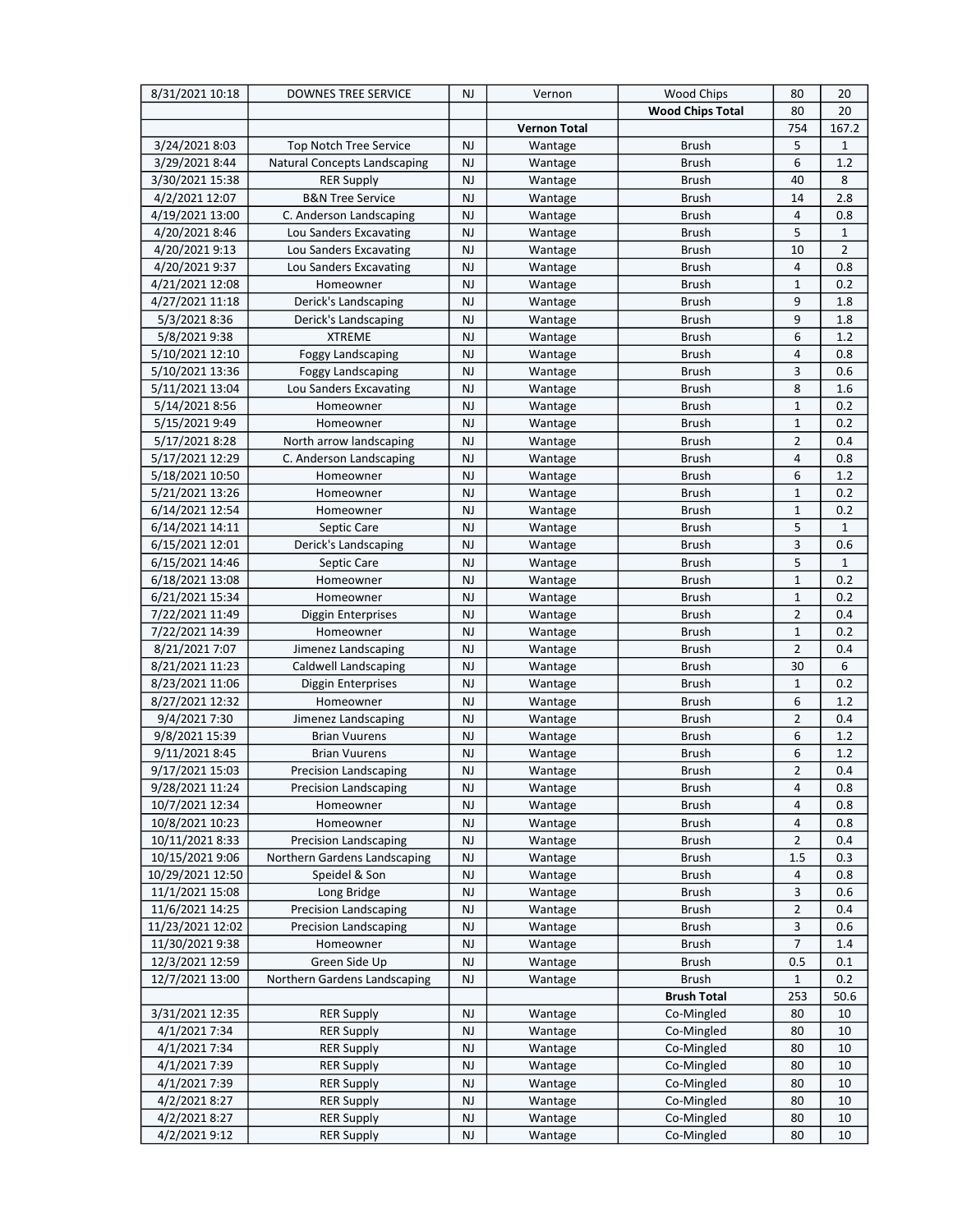| 4/2/2021 9:12   | <b>RER Supply</b>       | <b>NJ</b> | Wantage | Co-Mingled | 80             | 10  |
|-----------------|-------------------------|-----------|---------|------------|----------------|-----|
| 4/2/2021 10:48  | <b>RER Supply</b>       | NJ        | Wantage | Co-Mingled | 80             | 10  |
| 4/2/2021 14:51  | <b>RER Supply</b>       | <b>NJ</b> | Wantage | Co-Mingled | 80             | 10  |
| 4/2/2021 14:52  | <b>RER Supply</b>       | <b>NJ</b> | Wantage | Co-Mingled | 80             | 10  |
| 4/2/2021 14:52  | <b>RER Supply</b>       | <b>NJ</b> | Wantage | Co-Mingled | 80             | 10  |
| 4/3/2021 13:32  | <b>RER Supply</b>       | NJ        | Wantage | Co-Mingled | 80             | 10  |
| 4/3/2021 13:32  | <b>RER Supply</b>       | NJ        | Wantage | Co-Mingled | 80             | 10  |
| 4/16/2021 10:05 | <b>RER Supply</b>       | NJ        | Wantage | Co-Mingled | 80             | 10  |
| 4/16/2021 10:05 | <b>RER Supply</b>       | NJ        | Wantage | Co-Mingled | 80             | 10  |
| 4/16/2021 10:08 | <b>RER Supply</b>       | <b>NJ</b> | Wantage | Co-Mingled | 80             | 10  |
| 4/16/2021 10:08 | <b>RER Supply</b>       | <b>NJ</b> | Wantage | Co-Mingled | 80             | 10  |
| 4/19/2021 8:58  | <b>RER Supply</b>       | <b>NJ</b> | Wantage | Co-Mingled | 80             | 10  |
| 4/19/2021 9:18  | <b>RER Supply</b>       | NJ        | Wantage | Co-Mingled | 80             | 10  |
| 4/19/2021 9:18  | <b>RER Supply</b>       | <b>NJ</b> | Wantage | Co-Mingled | 80             | 10  |
| 4/19/2021 9:25  | <b>RER Supply</b>       | NJ        | Wantage | Co-Mingled | 80             | 10  |
| 4/19/2021 9:34  | <b>RER Supply</b>       | NJ        | Wantage | Co-Mingled | 80             | 10  |
| 4/19/2021 9:34  | <b>RER Supply</b>       | <b>NJ</b> | Wantage | Co-Mingled | 80             | 10  |
| 4/19/2021 11:11 | <b>RER Supply</b>       | <b>NJ</b> | Wantage | Co-Mingled | 80             | 10  |
| 4/19/2021 11:31 | <b>RER Supply</b>       | <b>NJ</b> | Wantage | Co-Mingled | 80             | 10  |
| 4/19/2021 12:02 | <b>RER Supply</b>       | NJ        | Wantage | Co-Mingled | 80             | 10  |
| 4/19/2021 14:23 | <b>RER Supply</b>       | <b>NJ</b> | Wantage | Co-Mingled | 80             | 10  |
| 4/20/2021 7:29  | <b>RER Supply</b>       | NJ        | Wantage | Co-Mingled | 80             | 10  |
| 4/20/2021 7:30  | <b>RER Supply</b>       | NJ        | Wantage | Co-Mingled | 80             | 10  |
| 4/20/2021 15:15 | <b>RER Supply</b>       | <b>NJ</b> | Wantage | Co-Mingled | 30             | 3.8 |
| 4/20/2021 15:29 | <b>RER Supply</b>       | <b>NJ</b> | Wantage | Co-Mingled | 80             | 10  |
| 4/21/2021 8:01  | <b>RER Supply</b>       | <b>NJ</b> | Wantage | Co-Mingled | 80             | 10  |
| 4/21/2021 10:43 | <b>RER Supply</b>       | <b>NJ</b> | Wantage | Co-Mingled | 80             | 10  |
| 4/21/2021 12:32 | <b>RER Supply</b>       | <b>NJ</b> | Wantage | Co-Mingled | 80             | 10  |
| 4/21/2021 12:57 | <b>RER Supply</b>       | NJ        | Wantage | Co-Mingled | 80             | 10  |
| 4/21/2021 12:58 | <b>RER Supply</b>       | NJ        | Wantage | Co-Mingled | 80             | 10  |
| 4/21/2021 13:29 | <b>RER Supply</b>       | NJ        | Wantage | Co-Mingled | 80             | 10  |
| 4/21/2021 14:32 | Precision Landscaping   | <b>NJ</b> | Wantage | Co-Mingled | $\overline{2}$ | 0.2 |
| 4/21/2021 14:43 | <b>RER Supply</b>       | <b>NJ</b> | Wantage | Co-Mingled | 80             | 10  |
| 4/21/2021 14:43 | <b>RER Supply</b>       | <b>NJ</b> | Wantage | Co-Mingled | 80             | 10  |
| 4/22/2021 10:29 | <b>RER Supply</b>       | <b>NJ</b> | Wantage | Co-Mingled | 80             | 10  |
| 4/22/2021 13:17 | <b>RER Supply</b>       | NJ        | Wantage | Co-Mingled | 80             | 10  |
| 4/26/2021 8:56  | <b>RER Supply</b>       | NJ        | Wantage | Co-Mingled | 80             | 10  |
| 4/26/2021 11:10 | <b>RER Supply</b>       | NJ        | Wantage | Co-Mingled | 80             | 10  |
| 4/26/2021 11:10 | <b>RER Supply</b>       | <b>NJ</b> | Wantage | Co-Mingled | 80             | 10  |
| 4/26/2021 11:39 | <b>RER Supply</b>       | <b>NJ</b> | Wantage | Co-Mingled | 80             | 10  |
| 4/26/2021 11:45 | <b>RER Supply</b>       | <b>NJ</b> | Wantage | Co-Mingled | 80             | 10  |
| 4/26/2021 12:44 | <b>RER Supply</b>       | NJ        | Wantage | Co-Mingled | 80             | 10  |
| 4/26/2021 14:37 | <b>RER Supply</b>       | NJ        | Wantage | Co-Mingled | 80             | 10  |
| 4/26/2021 14:49 | <b>RER Supply</b>       | NJ        | Wantage | Co-Mingled | 80             | 10  |
| 4/27/2021 7:07  | <b>RER Supply</b>       | <b>NJ</b> | Wantage | Co-Mingled | 80             | 10  |
| 4/27/2021 8:20  | <b>RER Supply</b>       | NJ        | Wantage | Co-Mingled | 80             | 10  |
| 4/27/2021 9:09  | <b>RER Supply</b>       | <b>NJ</b> | Wantage | Co-Mingled | 80             | 10  |
| 4/27/2021 9:38  | <b>RER Supply</b>       | <b>NJ</b> | Wantage | Co-Mingled | 80             | 10  |
| 4/27/2021 11:33 | <b>RER Supply</b>       | NJ        | Wantage | Co-Mingled | 80             | 10  |
| 4/27/2021 12:24 | <b>RER Supply</b>       | NJ        | Wantage | Co-Mingled | 80             | 10  |
| 4/27/2021 13:36 | <b>RER Supply</b>       | NJ        | Wantage | Co-Mingled | 80             | 10  |
| 4/27/2021 15:17 | <b>RER Supply</b>       | NJ        | Wantage | Co-Mingled | 80             | 10  |
| 4/27/2021 15:18 | <b>RER Supply</b>       | <b>NJ</b> | Wantage | Co-Mingled | 80             | 10  |
| 4/28/2021 7:49  | <b>RER Supply</b>       | NJ        | Wantage | Co-Mingled | 30             | 3.8 |
| 4/28/2021 8:07  | <b>RER Supply</b>       | <b>NJ</b> | Wantage | Co-Mingled | 80             | 10  |
| 4/28/2021 9:17  | <b>Reeth Excavating</b> | NJ        | Wantage | Co-Mingled | 80             | 10  |
| 4/28/2021 10:25 | <b>RER Supply</b>       | NJ        | Wantage | Co-Mingled | 80             | 10  |
| 4/28/2021 11:21 | <b>RER Supply</b>       | NJ        | Wantage | Co-Mingled | 80             | 10  |
| 4/28/2021 12:57 | <b>RER Supply</b>       | <b>NJ</b> | Wantage | Co-Mingled | 80             | 10  |
| 4/29/2021 7:12  | <b>RER Supply</b>       | NJ        | Wantage | Co-Mingled | 30             | 3.8 |
| 4/29/2021 11:03 | <b>RER Supply</b>       | NJ        | Wantage | Co-Mingled | 80             | 10  |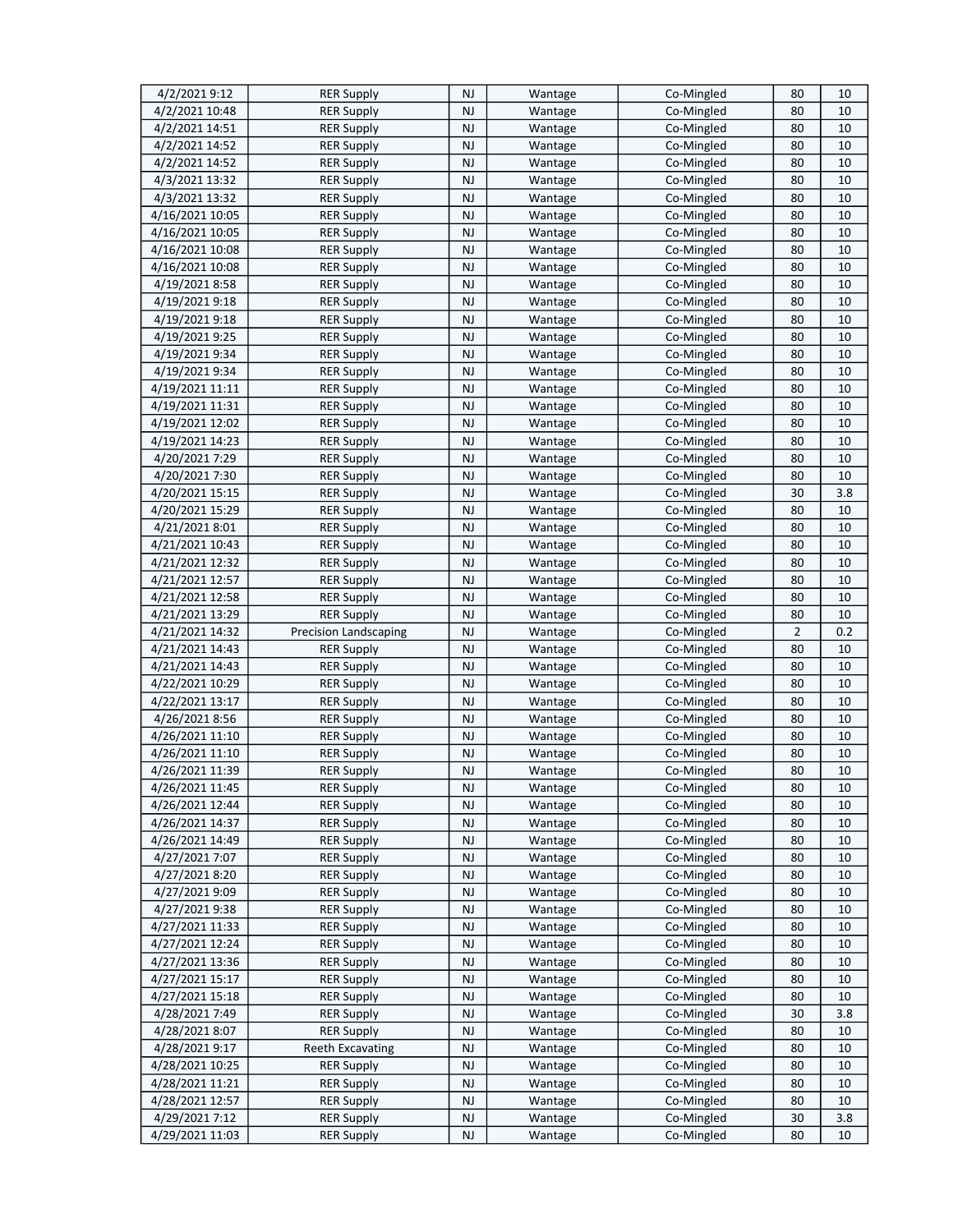| 7/24/2021 8:48                   | Precision Landscaping                      | <b>NJ</b>       | Wantage            | Co-Mingled                      | 1              | 0.1          |
|----------------------------------|--------------------------------------------|-----------------|--------------------|---------------------------------|----------------|--------------|
| 8/2/2021 14:31                   | Waste Management                           | NJ              | Wantage            | Co-Mingled                      | 5              | 0.6          |
| 8/3/2021 13:54                   | Waste Management                           | <b>NJ</b>       | Wantage            | Co-Mingled                      | 10             | 1.2          |
| 8/5/2021 12:15                   | <b>Waste Management</b>                    | <b>NJ</b>       | Wantage            | Co-Mingled                      | 15             | 1.9          |
| 8/6/2021 15:26                   | Waste Management                           | <b>NJ</b>       | Wantage            | Co-Mingled                      | 14             | 1.8          |
| 8/9/2021 15:53                   | Waste Management                           | <b>NJ</b>       | Wantage            | Co-Mingled                      | 5              | 0.6          |
| 8/16/2021 9:50                   | Waste Management                           | <b>NJ</b>       | Wantage            | Co-Mingled                      | 10             | 1.2          |
|                                  |                                            |                 |                    | <b>Co-Mingled Total</b>         | 5352           | 669          |
| 8/21/2021 8:15                   | Waste Management                           | <b>NJ</b>       | Wantage            | Co-Mingled(Grass)               | 25             | 3.1          |
|                                  |                                            |                 |                    | <b>Co-Mingled (Grass) Total</b> | 25             | 3.1          |
| 3/30/2021 11:10                  | <b>RER Supply</b>                          | <b>NJ</b>       | Wantage            | <b>First Grinds-RER</b>         | 80             | 20           |
| 3/31/2021 12:11                  | <b>RER Supply</b>                          | <b>NJ</b>       | Wantage            | <b>First Grinds-RER</b>         | 80             | 20           |
| 4/2/2021 7:54                    | <b>RER Supply</b>                          | <b>NJ</b>       | Wantage            | <b>First Grinds-RER</b>         | 80             | 20           |
| 4/2/2021 10:29                   | <b>RER Supply</b>                          | NJ              | Wantage            | <b>First Grinds-RER</b>         | 80             | 20           |
| 4/2/2021 13:26                   | <b>RER Supply</b>                          | NJ              | Wantage            | <b>First Grinds-RER</b>         | 80             | 20           |
| 4/5/2021 7:51                    | <b>RER Supply</b>                          | NJ              | Wantage            | <b>First Grinds-RER</b>         | 80             | 20           |
| 4/19/2021 9:19                   | <b>RER Supply</b>                          | NJ              | Wantage            | First Grinds-RER                | 80             | 20           |
| 4/19/2021 9:35                   | <b>RER Supply</b>                          | <b>NJ</b>       | Wantage            | <b>First Grinds-RER</b>         | 80             | 20           |
| 4/19/2021 9:37                   | <b>RER Supply</b>                          | <b>NJ</b>       | Wantage            | <b>First Grinds-RER</b>         | 80             | 20           |
| 4/19/2021 12:21                  | <b>RER Supply</b>                          | <b>NJ</b>       | Wantage            | <b>First Grinds-RER</b>         | 80             | 20           |
| 4/19/2021 12:29                  | <b>RER Supply</b>                          | <b>NJ</b>       | Wantage            | <b>First Grinds-RER</b>         | 80             | 20           |
| 4/19/2021 12:29                  | <b>RER Supply</b>                          | <b>NJ</b>       | Wantage            | <b>First Grinds-RER</b>         | 80             | 20           |
|                                  |                                            |                 |                    | <b>First Grinds-RER Total</b>   | 960            | 240          |
| 4/27/2021 9:39                   | <b>RER Supply</b>                          | NJ              | Wantage            | Grass                           | 80             | 29.6         |
| 4/28/2021 9:18                   | <b>RER Supply</b>                          | <b>NJ</b>       | Wantage            | Grass                           | 80             | 29.6         |
| 4/28/2021 12:41                  | <b>RER Supply</b>                          | <b>NJ</b>       | Wantage            | Grass                           | 80             | 29.6         |
| 4/28/2021 13:02                  | <b>RER Supply</b>                          | <b>NJ</b>       | Wantage            | Grass                           | 80             | 29.6         |
|                                  |                                            |                 |                    | <b>Grass Total</b>              | 320            | 118.4        |
| 3/2/2021 7:10                    | Homeowner                                  | <b>NJ</b>       | Wantage            | Leaf                            | $\overline{2}$ | 0.4          |
| 3/8/2021 14:57                   | <b>RER Supply</b>                          | NJ              | Wantage            | Leaf                            | 30             | 6            |
| 3/11/2021 11:37                  | Septic Experts, LLC                        | NJ              | Wantage            | Leaf                            | 30             | 6            |
| 3/12/2021 9:43                   | <b>RER Supply</b>                          | <b>NJ</b>       | Wantage            | Leaf                            | 80             | 16           |
| 3/12/2021 14:45                  | <b>RER Supply</b>                          | <b>NJ</b>       | Wantage            | Leaf                            | 80             | 16           |
| 3/22/2021 7:04                   | <b>RER Supply</b>                          | <b>NJ</b>       | Wantage            | Leaf                            | 80             | 16           |
| 3/24/2021 7:29                   | <b>RER Supply</b>                          | NJ              | Wantage            | Leaf                            | 30             | 6            |
| 3/24/2021 14:07                  | <b>RER Supply</b>                          | <b>NJ</b>       | Wantage            | Leaf                            | 80             | 16           |
| 3/24/2021 14:10                  | <b>RER Supply</b>                          | NJ              | Wantage            | Leaf                            | 80             | 16           |
| 3/25/2021 14:59                  | <b>RER Supply</b>                          | <b>NJ</b>       | Wantage            | Leaf                            | 40             | 8            |
| 3/26/2021 13:36                  | <b>RER Supply</b>                          | <b>NJ</b>       | Wantage            | Leaf                            | 80             | 16           |
| 4/9/2021 15:13                   | <b>Precision Landscaping</b>               | <b>NJ</b>       | Wantage            | Leaf                            | 3              | 0.6          |
| 5/8/2021 12:47                   | Precision Landscaping                      | NJ              | Wantage            | Leaf                            | 1              | 0.2          |
| 5/13/2021 14:16                  | Septic Experts, LLC                        | NJ              | Wantage            | Leaf                            | 30             | 6            |
| 5/27/2021 14:20                  | Septic Experts, LLC                        | NJ              | Wantage            | Leaf                            | 30             | 6            |
| 11/3/2021 12:49                  | T's Landscaping                            | NJ              | Wantage            | Leaf                            | 1              | 0.2          |
| 11/10/2021 9:24                  | Homeowner                                  | NJ              | Wantage            | Leaf                            | 8              | 1.6          |
| 11/23/2021 15:04                 | Natural Concepts Landscaping               | <b>NJ</b>       | Wantage            | Leaf                            | 7              | 1.4          |
| 12/1/2021 14:19                  | Homeowner                                  | <b>NJ</b>       | Wantage            | Leaf                            | 4              | 0.8          |
| 12/3/2021 12:58                  | Green Side Up                              | <b>NJ</b>       | Wantage            | Leaf                            | $\overline{2}$ | 0.4          |
|                                  |                                            |                 |                    | <b>Leaf Total</b>               | 698            | 139.6        |
| 3/12/2021 14:54                  | Cloke Excavating                           | <b>NJ</b>       | Wantage            | <b>Stumps</b>                   | 3              | 0.8          |
| 3/16/2021 8:30                   | Septic Experts, LLC                        | NJ              | Wantage            | <b>Stumps</b>                   | 4              | 1            |
| 3/16/2021 11:03                  | Ranco Landscaping                          | NJ              | Wantage            | Stumps                          | 3              | 0.8          |
| 3/24/2021 8:04                   | <b>Top Notch Tree Service</b>              | NJ              | Wantage            | Stumps                          | 5<br>4         | 1.2          |
| 3/24/2021 9:45                   | Cosh Excavating                            | <b>NJ</b>       | Wantage            | Stumps                          |                | $\mathbf{1}$ |
| 3/24/2021 12:41                  | Decker Septic Service                      | <b>NJ</b>       | Wantage            | Stumps                          | 3<br>5         | 0.8          |
| 4/20/2021 8:46                   | Lou Sanders Excavating                     | <b>NJ</b>       | Wantage            | Stumps                          | 5              | 1.2          |
| 4/20/2021 10:05<br>5/7/2021 8:51 | Lou Sanders Excavating<br>Cloke Excavating | <b>NJ</b><br>NJ | Wantage<br>Wantage | Stumps                          | 3              | 1.2<br>0.8   |
| 5/10/2021 11:26                  | Homeowner                                  | NJ              | Wantage            | Stumps<br>Stumps                | $\overline{7}$ | 1.8          |
| 5/12/2021 12:45                  | Lou Sanders Excavating                     | NJ              | Wantage            | Stumps                          | 1              | 0.2          |
| 6/8/2021 10:00                   | Homeowner                                  | NJ              | Wantage            | Stumps                          | 5              | 1.2          |
|                                  |                                            |                 |                    |                                 |                |              |